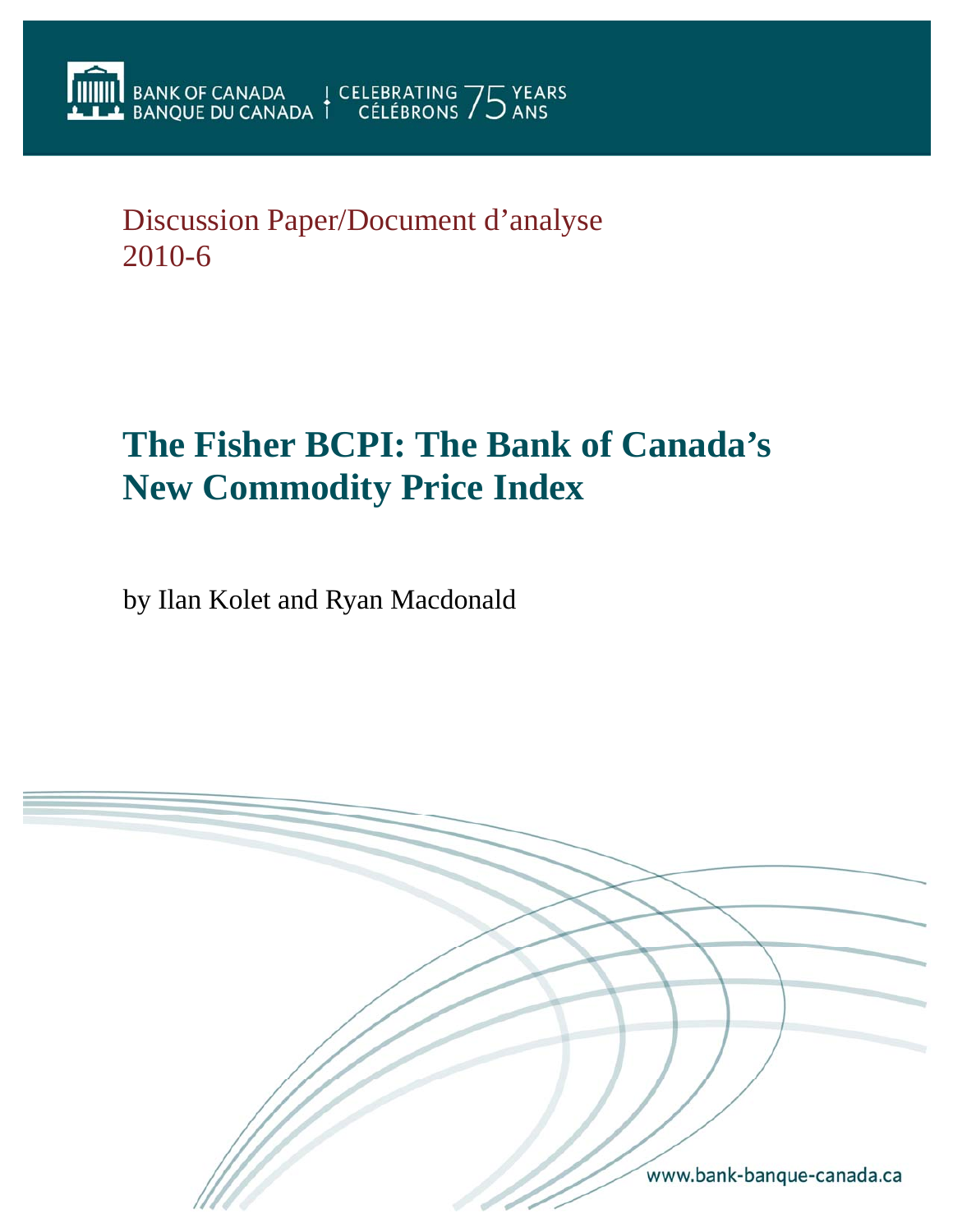Bank of Canada Discussion Paper 2010-6

May 2010

## **The Fisher BCPI: The Bank of Canada's New Commodity Price Index**

**by** 

### **Ilan Kolet<sup>1</sup> and Ryan Macdonald<sup>2</sup>**

1International Economic Analysis Department Bank of Canada Ottawa, Ontario, Canada K1A 0G9 ikolet@bankofcanada.ca

> 2Economic Analysis Division Statistics Canada Ottawa, Ontario, Canada K1A 0T6 Ryan.Macdonald@statcan.gc.ca

2 No responsibility for them should be attributed to the Bank of Canada or Statistics Canada. Bank of Canada discussion papers are completed research studies on a wide variety of technical subjects relevant to central bank policy. The views expressed in this paper are those of the authors.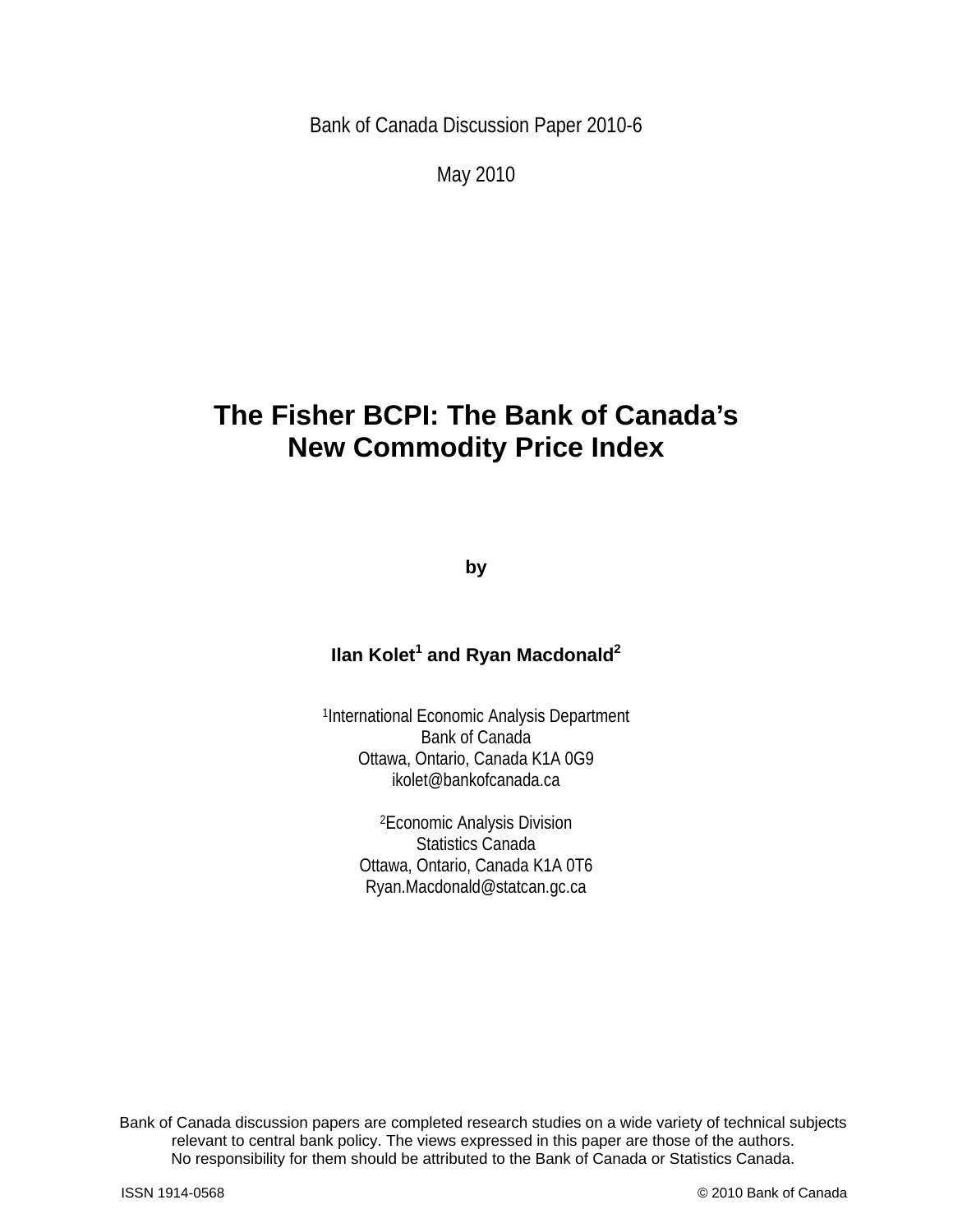## **Acknowledgements**

The authors would like to thank their colleagues at the Bank of Canada and Statistics Canada: John Baldwin, Carlos de Resende, Olivier Gervais, Sharon Kozicki, Danielle Lecavalier, Robert Lafrance, Robert Lavigne, Eric Santor, Larry Schembri, and seminar participants for helpful feedback. Amberly Jane Coates provided excellent research assistance.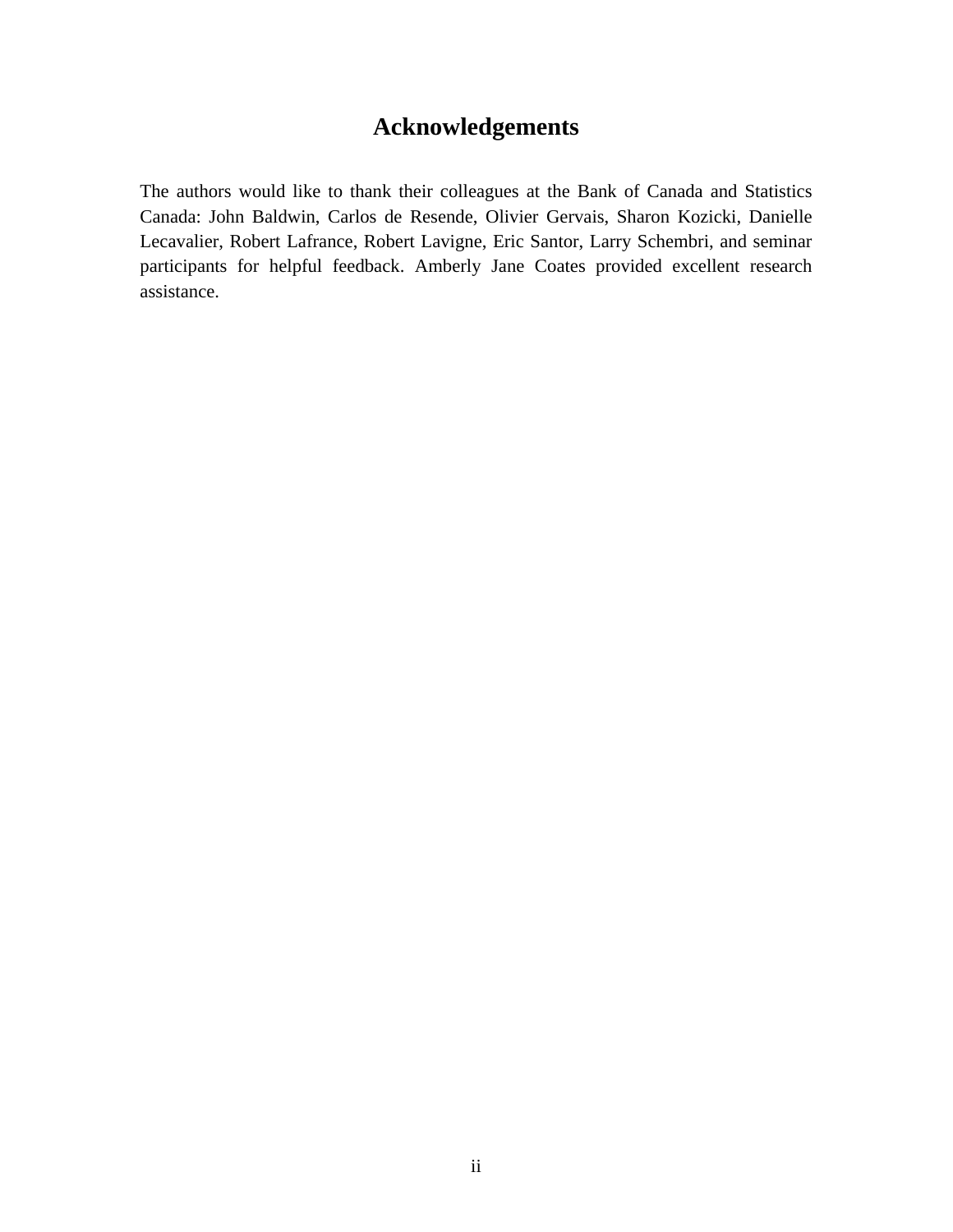## **Abstract**

The prices of commodities produced in Canada have important implications for the performance of the Canadian economy and the conduct of monetary policy. The authors explain an important change to the methodology used to construct the Bank of Canada commodity price index (BCPI). Since its inception, the BCPI has been a fixed-weight index of commodity prices, with weights that were updated roughly once a decade. Such indexes are subject to bias, because output shares change over time. In this paper, the authors use the chain Fisher index method to update the production weights on an annual basis, and expand the BCPI to include a broader set of commodities. They find that the new index, called the Fisher BCPI, is more comprehensive, flexible, and accurate than the fixed-weight index.

*JEL classification: E3, C1 Bank classification: Inflation and prices; Econometric and statistical methods* 

## **Résumé**

L'évolution des prix des matières premières produites au Canada revêt une grande importance pour la tenue de l'économie canadienne et la conduite de la politique monétaire. Les auteurs décrivent un changement majeur qui a été apporté à la méthodologie qui sert à construire l'indice des prix des produits de base (IPPB) de la Banque du Canada. Depuis sa création, l'IPPB est fondé sur des pondérations fixes, qui ont été rajustées environ une fois tous les dix ans. De tels indices comportent un biais, car la composition de la production n'est pas stable dans le temps. Dans leur étude, les auteurs ont recours à une formule d'indice en chaîne de Fisher pour actualiser annuellement les pondérations relatives à la production. De plus, ils élargissent l'IPPB pour y intégrer une gamme plus vaste de produits de base. Ils notent que le nouvel indice, appelé « IPPB Fisher », est plus complet, flexible et exact que le précédent à pondérations fixes.

*Classification JEL : E3, C1 Classification de la Banque : Inflation et prix; Méthodes économétriques et statistiques*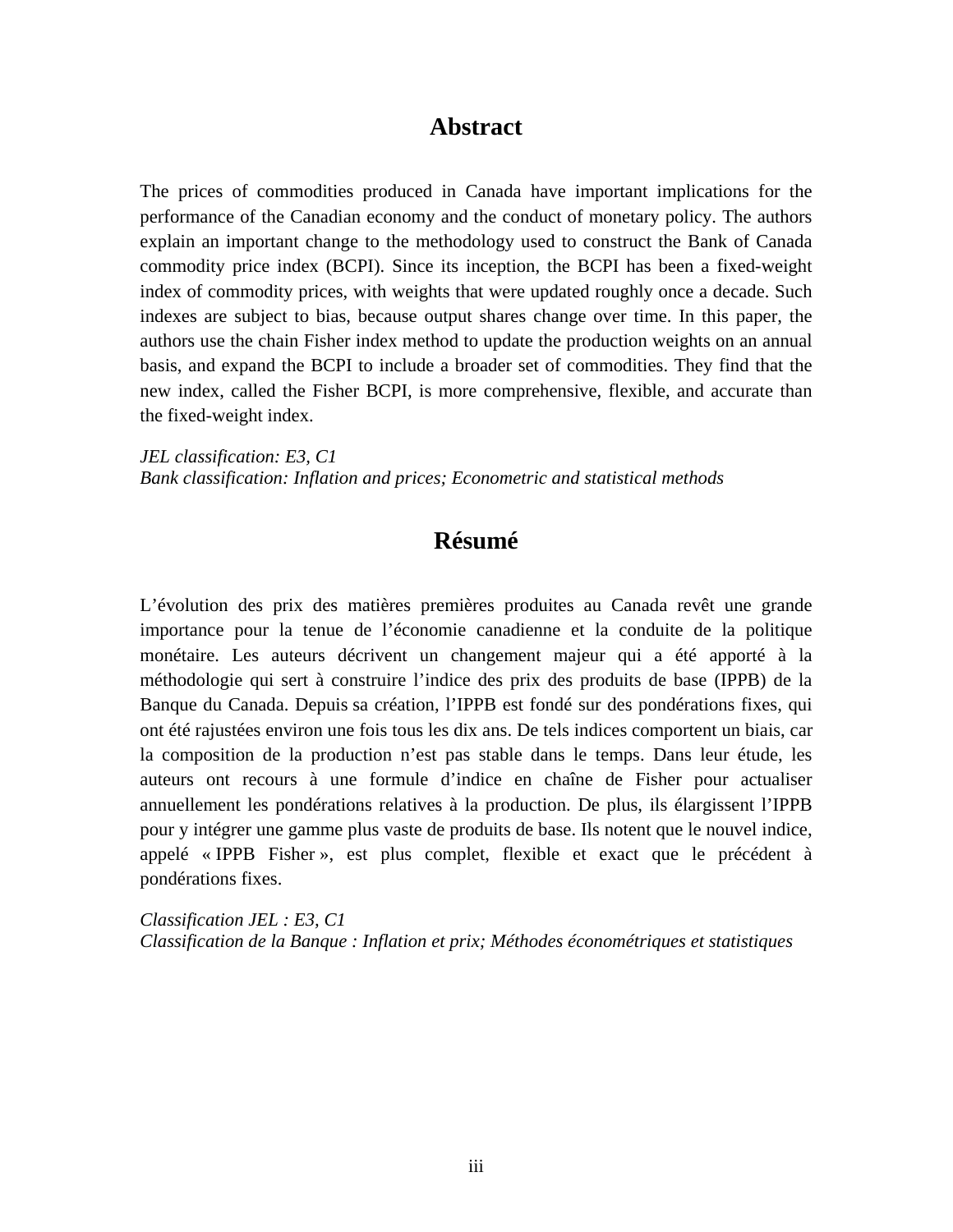## **1 Introduction**

The prices of commodities produced in Canada have important implications for the performance of the Canadian economy. Given Canada's substantial comparative advantage in natural resource production, changes in commodity prices reflect important relative price changes that significantly affect the allocation of resources and production in the Canadian economy. Commodity price movements also affect Canada's terms of trade, as well as domestic demand (Macdonald 2008, 2010). In addition, the Can\$/US\$ exchange rate depends importantly on commodity prices (Amano and van Norden 1993; Bailliu and King 2005; Issa, Lafrance, and Murray 2008; Maier and DePratto 2008; Cayen et al. 2010). $^1$ 

The interpretation of commodity market developments is critical for the conduct of monetary policy, and, as such, requires an accurate measure of overall commodity price movements. The fixed-weight Bank of Canada commodity price index (FWBCPI) incorporates 23 commodities, whose weights are updated infrequently.<sup>2</sup> The BCPI was last updated in 2003 using production weights based on the years 1988 to 1999 (Hirsch 2003).<sup>3,4</sup> Significant changes in the value of commodity production in Canada, especially since 2002, raise the concern that the FWBCPI may not adequately reflect the movements in overall commodity prices due to a potential bias introduced by the use of outdated output weights (Rossiter 2005).

In this paper, we explain an important change to the methodology used to construct the Bank of Canada's commodity price index. We adopt a Fisher ideal chain index that uses weights that are updated every year. Thus, biases from changes in production values that are due to price movements are minimized. In addition, the structure of the index is expanded to improve commodity coverage and thereby increase regional representation. The Bank's new commodity price index is called the Fisher BCPI. It is a more comprehensive, flexible, and accurate means of measuring changes in global prices for commodities produced in Canada.

 $\overline{a}$ 

<sup>&</sup>lt;sup>1</sup> Commodity prices and currency fluctuations, in turn, influence manufacturing prices (Baldwin and Yan 2006; Baldwin and Macdonald 2009) and inflation in Canada (Cheung 2009).

 $2^2$  The Bank of Canada commodity price index was created in 1975, and updated in 1988, 1994, and 2003.

<sup>&</sup>lt;sup>3</sup> Unless stated otherwise, nominal or current-dollar values are used throughout.

<sup>&</sup>lt;sup>4</sup> When the FWBCPI was reweighted in 2003, the revised index was linked to the 1994 fixed-weight index, in order to preserve the historical information in the previous index and eliminate any level disconnect at the point of transition to the 2003 weights.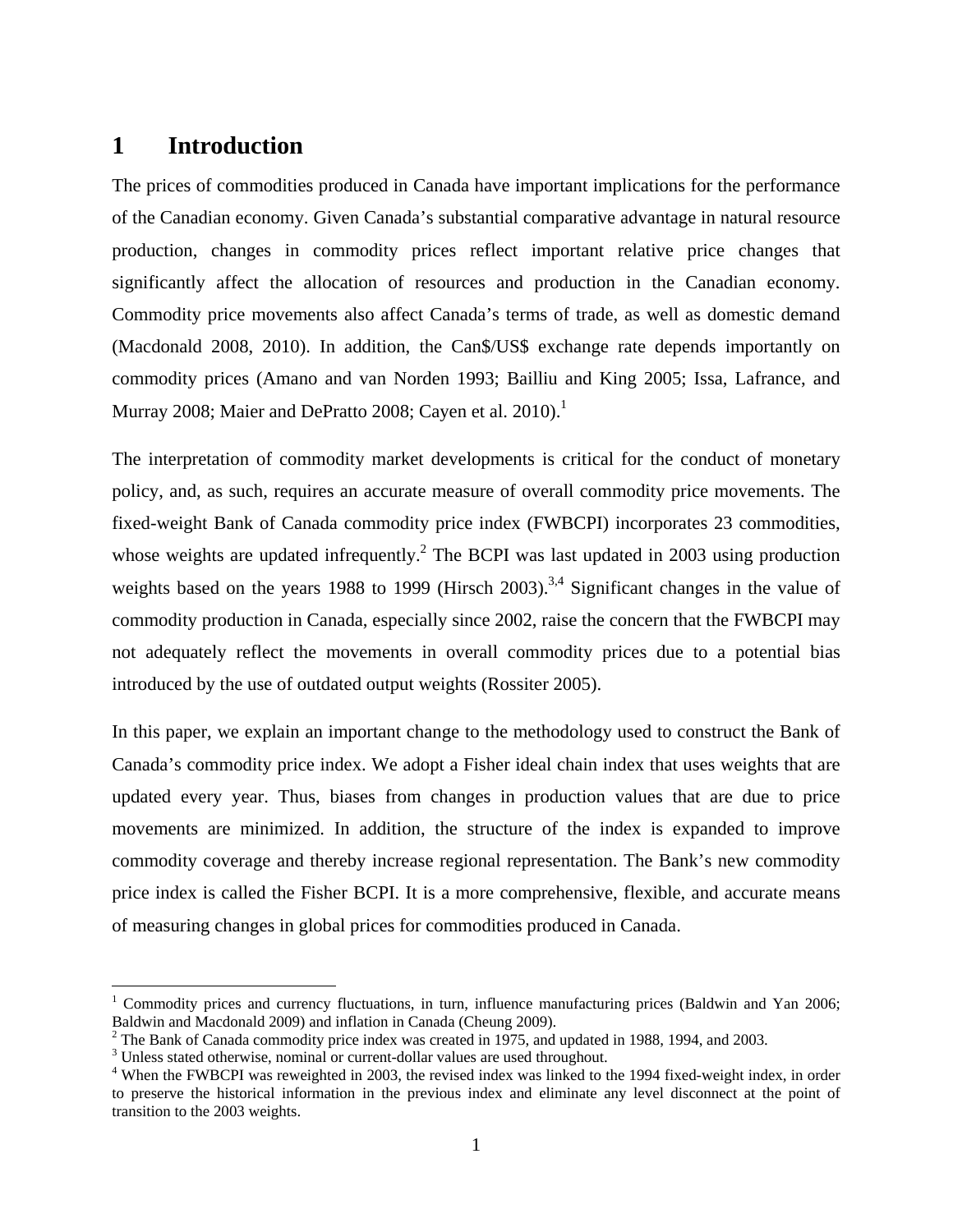Energy commodity production is of growing importance for Canada (Chart 1). During periods of low energy prices – for example, between the late 1980s and the late 1990s – energy commodities made up about one-third of the commodity price index. However, during the oil shocks of the 1970s, and during the most recent period of rising energy prices, the share of production accounted for by energy commodities rose dramatically. By 2008, approximately two-thirds of the value of production included in the index was related to energy.



Movements in the Fisher BCPI are broadly similar to those in the FWBCPI, despite changes in aggregation techniques and commodity coverage. This similarity is unexpected, given the large growth in production weights over time, but stems from the fact that commodity price movements are correlated, and that the year-to-year volatility in commodity prices dominates the gradual annual change in weights.

An important advantage of the Fisher BCPI is its ability to easily update the weights on an annual basis. In addition, its consistency with the Canadian system of national accounts makes the construction of a volume measure for Canadian commodity production relatively straightforward. This index will, therefore, be used in the Bank of Canada's quarterly projection model, ToTEM (Murchison and Rennison 2006).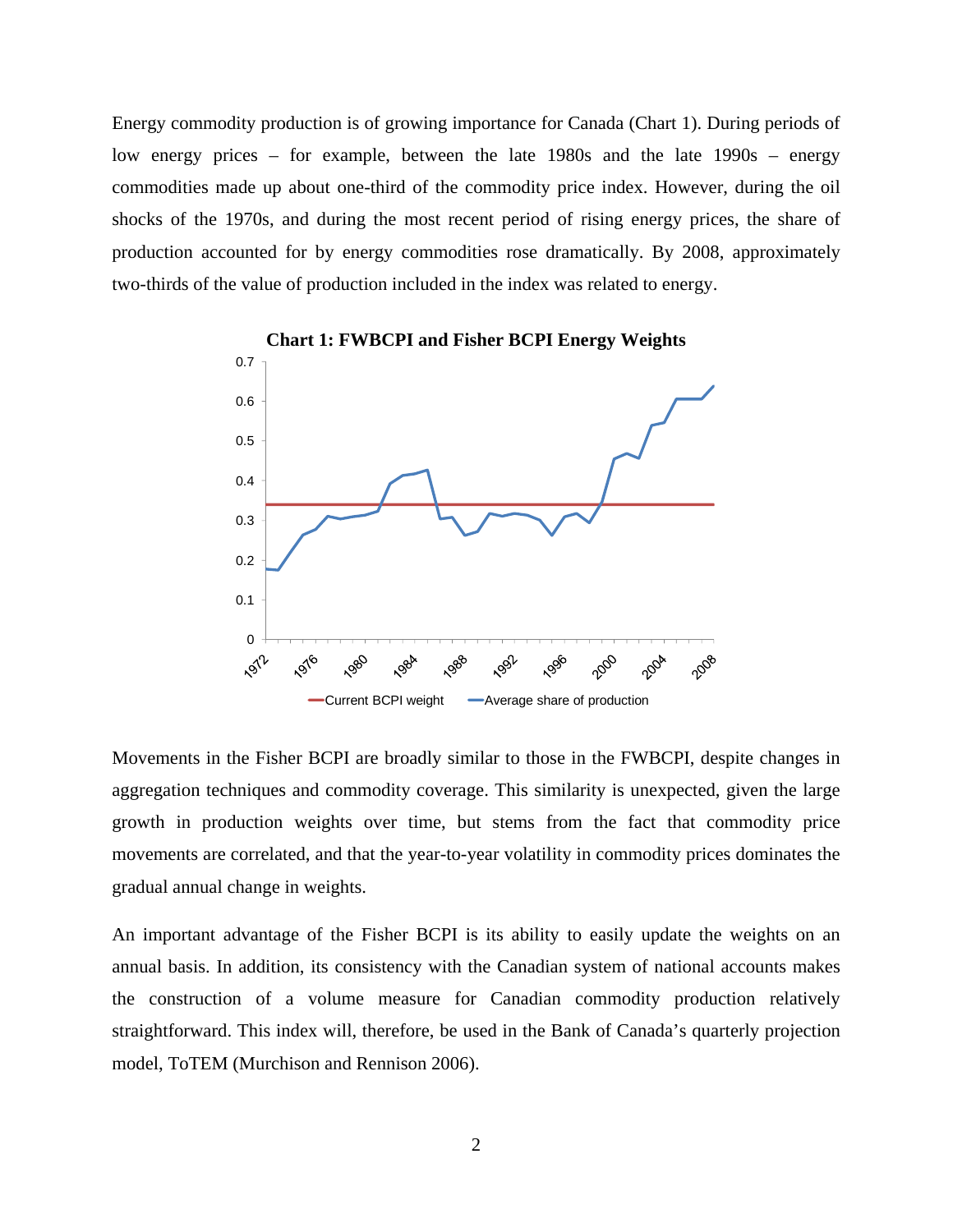The remainder of this paper is organized as follows. Section 2 examines the commodities in the Fisher BCPI. Section 3 discusses the choice of index and describes the Fisher index formula. Section 4 examines the Fisher BCPI relative to the FWBCPI. Section 5 discusses contributions to growth by commodity and introduces subindexes for similar groups of commodities, such as energy or forestry products. Section 6 offers some conclusions.

## **2 Commodities in the Fisher BCPI**

#### **2.1 Commodities covered**

 $\overline{a}$ 

The FWBCPI was intended to summarize the U.S.-dollar price movements of 23 commodities produced in Canada. This information was used to analyze the movement of economic variables of interest, including GDP, industrial producer prices, inflation, the terms of trade, and the exchange rate. When the index was last updated in 2003, several commodities were dropped from the index, since they represented a small fraction of production over the 1988 to 1999 period.<sup>5</sup> The FWBCPI is thus less than ideal for making comparisons with previous commodity price cycles, since the commodities included in the index represent the representative mix of outputs only for the period from 1988 to 1999.

The Fisher BCPI expands the number of commodities included in the index, to ensure that it represents the majority of tradable commodities produced in Canada (Table 1). While it is preferable to use as many commodities as possible, data constraints on the availability of production values limit the scope of the index. Commodities such as zinc and pulp are included, while non-metallic minerals such as sand and gravel are not.

Some commodities that have a small weight in the index, such as corn, are included in an effort to measure the effect of commodity price movements on particular regions, rather than on the

 $<sup>5</sup>$  At the time of the previous update, sulphur and cod were removed from the FWBCPI.</sup>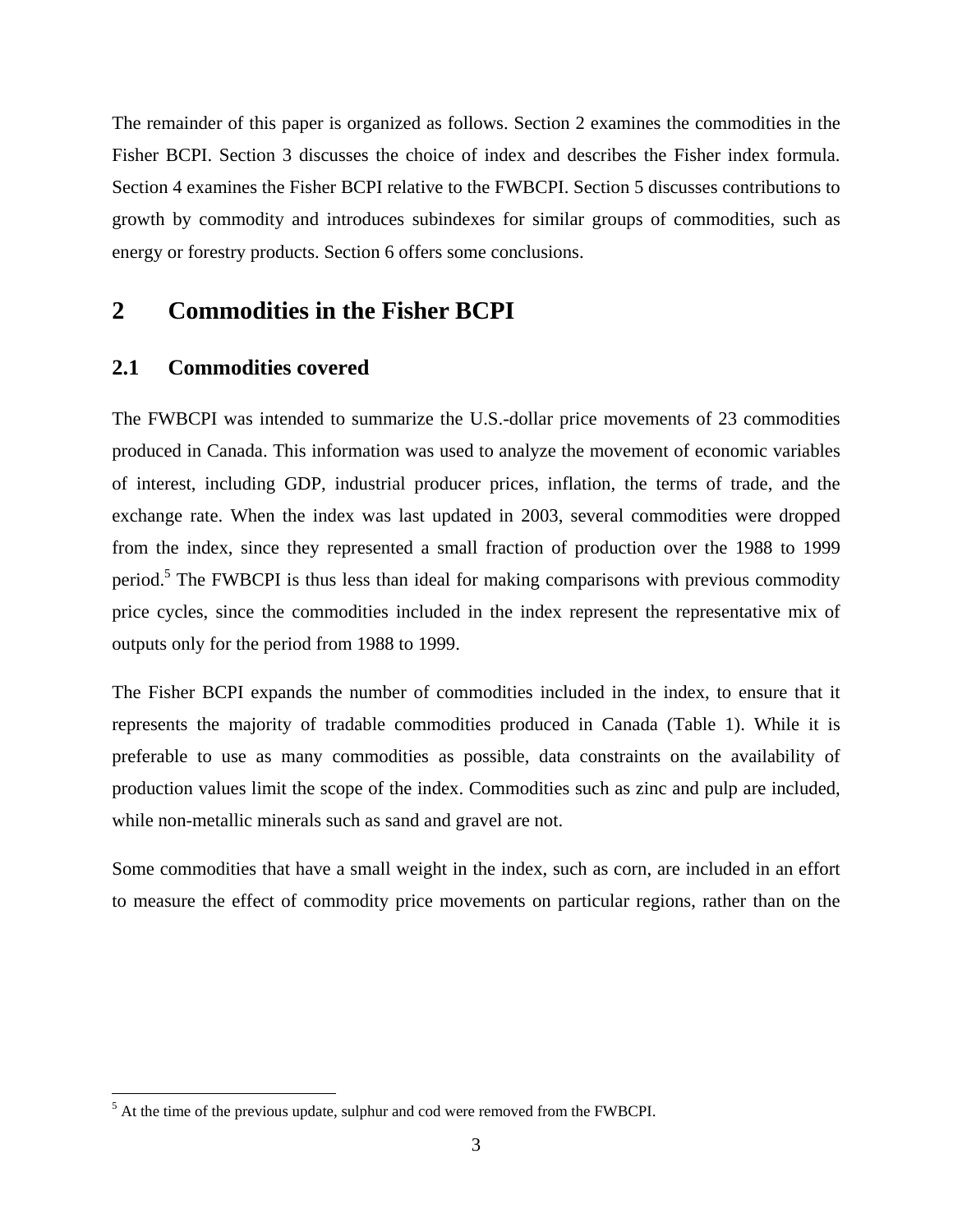country as a whole.<sup>6</sup> The FWBCPI includes at least one commodity that represents an important share of output for most provinces and territories.<sup>7</sup>

| <b>Standard commodities (FWBCPI)</b>                    | <b>Expanded commodities (Fisher BCPI)</b> |
|---------------------------------------------------------|-------------------------------------------|
| <b>Energy</b>                                           |                                           |
| Coal, oil, natural gas                                  |                                           |
| <b>Metals and minerals</b>                              |                                           |
| Gold, silver, nickel, copper, aluminum, zinc,<br>potash | Lead, iron                                |
| Forestry                                                |                                           |
| Pulp, lumber, newsprint                                 |                                           |
| <b>Agriculture</b>                                      |                                           |
| Cattle, hogs, wheat, barley, canola, corn               | <b>Potatoes</b>                           |
| <b>Fisheries</b>                                        |                                           |
| Salmon, lobster, shrimp, crab                           | Ocean fish, shellfish <sup>a</sup>        |
|                                                         |                                           |

**Table 1: Expanded BCPI Commodities** 

a. In the Fisher BCPI, fisheries products are grouped into two categories: ocean fish (haddock, halibut, salmon, flounder, cod, pollock, sablefish, rockfish, and other ocean fish), and shellfish (shrimp, crabs, lobsters, clams, and other shellfish).

### **2.2 Index weights and input-output tables**

 $\overline{a}$ 

To calculate a commodity price index, prices and production weights are needed. To facilitate calculation of the index weights, Statistics Canada's databases are employed as the primary source of production values. Specifically, Statistics Canada has in place a data collection system that compiles data from multiple sources, including surveys, other federal departments, and tax records, to produce its input-output tables. The input-output tables contain information on the outputs of Canadian industries for 477 commodities.

While it would be ideal to produce an index that covers all of the traded primary commodities produced in Canada, the input-output system does not produce data that are sufficiently disaggregated to permit such a calculation. Because Statistics Canada is legally prohibited from releasing information that compromises the confidentiality of Canadian firms and individuals,

<sup>&</sup>lt;sup>6</sup> For instance, the Fisher BCPI includes potato production, which is important for Prince Edward Island (Macdonald 2007).<br><sup>7</sup> Although Canada produces 25 per cent of the world's uranium, detailed and timely price and production data are

not available.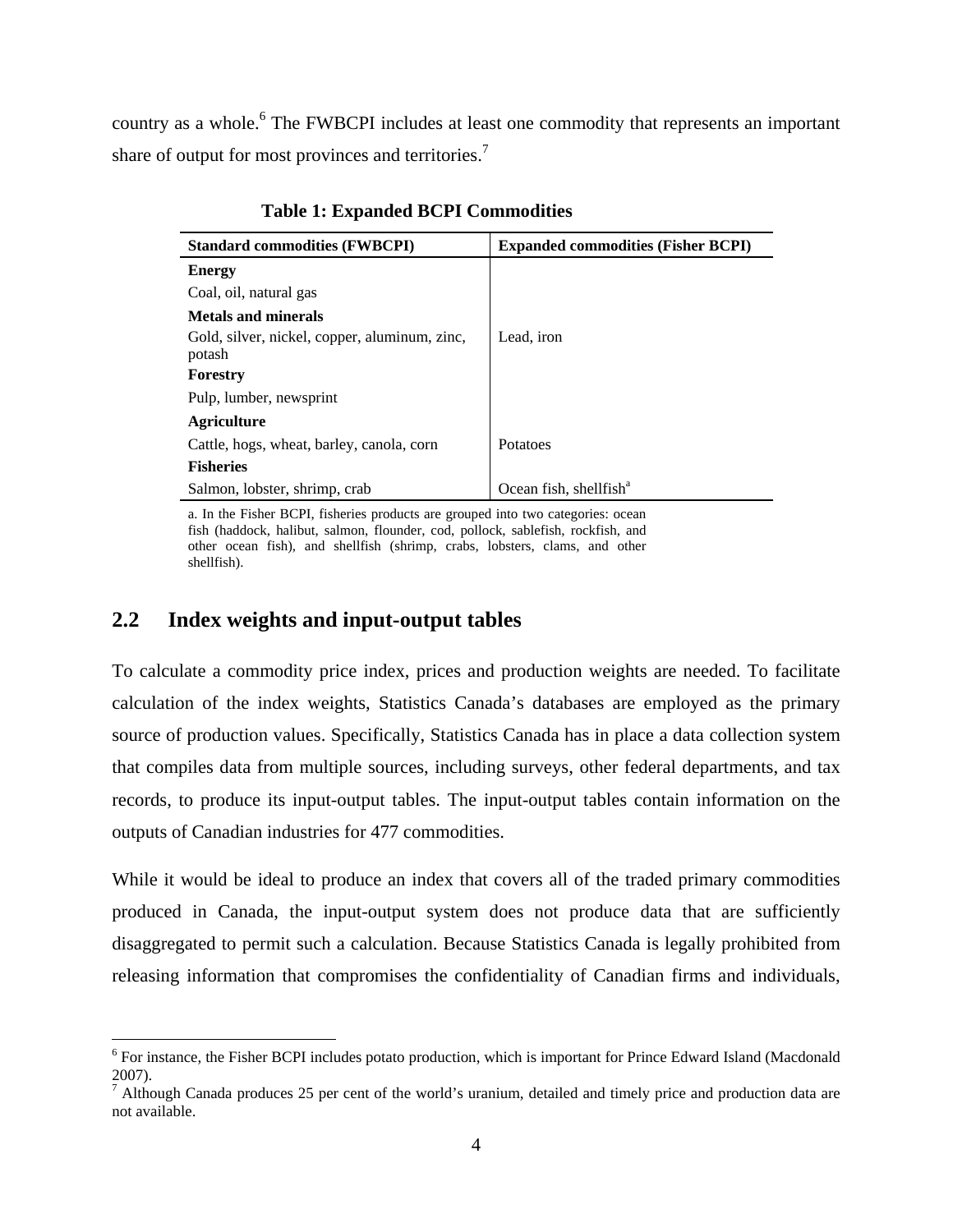the input-output data are often aggregated over two or more commodities or are suppressed to preserve confidentiality.<sup>8</sup>

To address these measurement issues, the input-output tables are supplemented with data from other sources. For instance, information on mineral prices and production volumes is used to generate value indexes that are employed to interpolate the value of production in years when input-output data are suppressed. Information on agricultural products is taken from other Statistics Canada data series available on CANSIM.<sup>9</sup> Data for fisheries are obtained from the Department of Fisheries and Oceans Canada, while additional data for mineral production are taken from the *Canadian Minerals Yearbook* (both of these sources are used by the input-output system to calculate commodity production). Although the data from other federal agencies are not perfectly consistent with the input-output system, they are nonetheless useful for constructing the index weights. $10$ 

### **2.3 Prices**

1

Price data are available from a number of sources. To standardize the tracking of commodity price movements, U.S.-dollar spot market prices are used when available. For certain commodities, such as crude oil and natural gas, we use the front month NYMEX futures contract price.11 Other prices are obtained from a variety of sources, including the *Wall Street Journal*, the U.S. Department of Agriculture, and the U.S. Bureau of Labor Statistics (BLS). For fisheries prices, a more readily available measure of prices is the BLS. Indexes of primary ocean fish and shellfish prices are employed to produce an index of fish prices that is more historically representative than the mix of fish in the FWBCPI. Appendix A provides a detailed description of the price data.

<sup>&</sup>lt;sup>8</sup> Preliminary discussions also considered the possibility of creating an export weight commodity price index. While this would have been an interesting option, the Canadian export data are not sufficiently disaggregated, nor is a complete set of data maintained by Statistics Canada. Note, however, that the results of calculating an approximate export weight index (using the aggregate commodity categories) did not differ widely from those employing the production-based approach.

<sup>&</sup>lt;sup>9</sup> CANSIM is Statistics Canada's main socioeconomic database.

 $10$  The input-output estimates of commodity production and use are part of a balanced system used for measuring GDP. Data from all sources are subject to adjustment when multiple data sources offer differing results. As a result, data for commodity outputs in the input-output tables may not always match source data.

<sup>&</sup>lt;sup>11</sup> In the United States, the price of the front month light sweet crude oil futures contract, traded on the NYMEX commodity exchange, is widely reported as a proxy for the spot price of crude oil.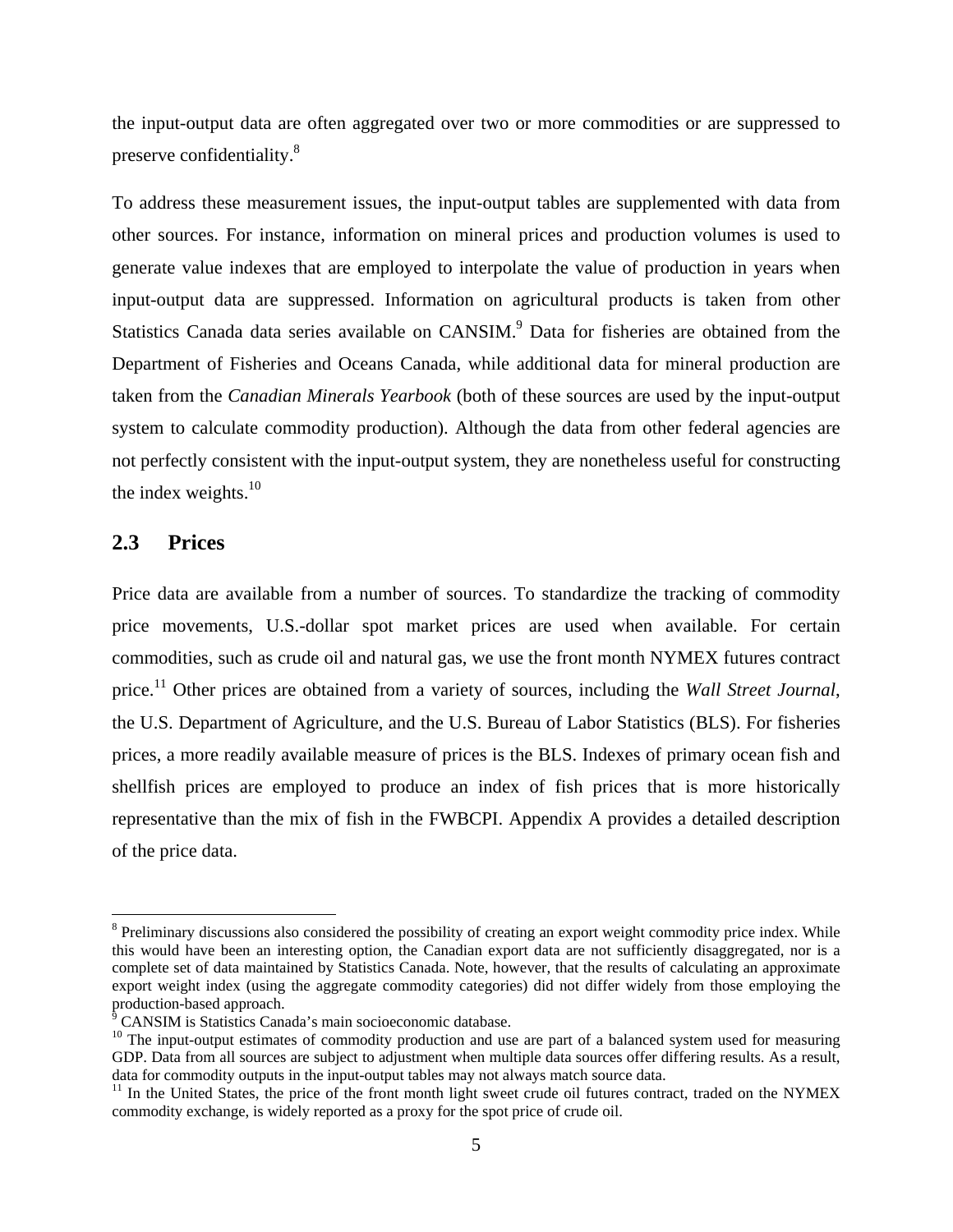## **3 Choice of Index**

The Fisher BCPI improves on the FWBCPI by expanding the commodity coverage, and by employing a chain weight index formula to adjust for changes in the value of production over time.

#### **3.1 Choosing an index methodology**

There are several types of chain indexes that could be used. Among them are Laspeyres, Paasche, Fisher, and Törnqvist indexes. The Fisher (1922) index was selected for the new BCPI because no other index passes more tests for desirable index properties (Diewert 1992). First, the Fisher (ideal) index is simply a geometric mean of the fixed-weight Paasche and Laspeyres indexes, thus minimizing the bias associated with the Laspeyres and Paasche formulas. Second, the Fisher index is easy to interpret, since the user can examine its Laspeyres and Paasche components to gain an understanding of movements in the index. Finally, a distinct advantage of the Fisher ideal formula is that one can extract a Fisher ideal quantity index.<sup>12</sup> Furthermore, the Fisher calculation is also used by Statistics Canada, and so using this methodology for the commodity price index makes it consistent with published national accounts data.

#### *3.1.1 The Fisher index*

For  $j = 1, ..., N$  commodities, where price  $(p)$  and quantity  $(q)$  estimates can be obtained, the Fisher implicit price index between periods  $t$  and  $t - 1$  is defined as:

$$
BCPI_{\frac{t}{t-1}} = (LP_{\frac{t}{t-1}} \times PP_{\frac{t}{t-1}})^{\frac{1}{2}}, \tag{1}
$$

where  $LP$  is the Laspeyres price index and  $PP$  is the Paasche price index, which are defined, respectively, as:

$$
LP_{\frac{t}{t-1}} \equiv \sum \frac{p_t q_{t-1}}{p_{t-1} q_{t-1}},\tag{2}
$$

and

 $\overline{a}$ 

 $12$  According to Triplett (1992), "the product of a Fisher Ideal price index between two periods and a Fisher Ideal quantity index between the same two periods is equal to the total change in value (change in current-dollar expenditures) between those periods."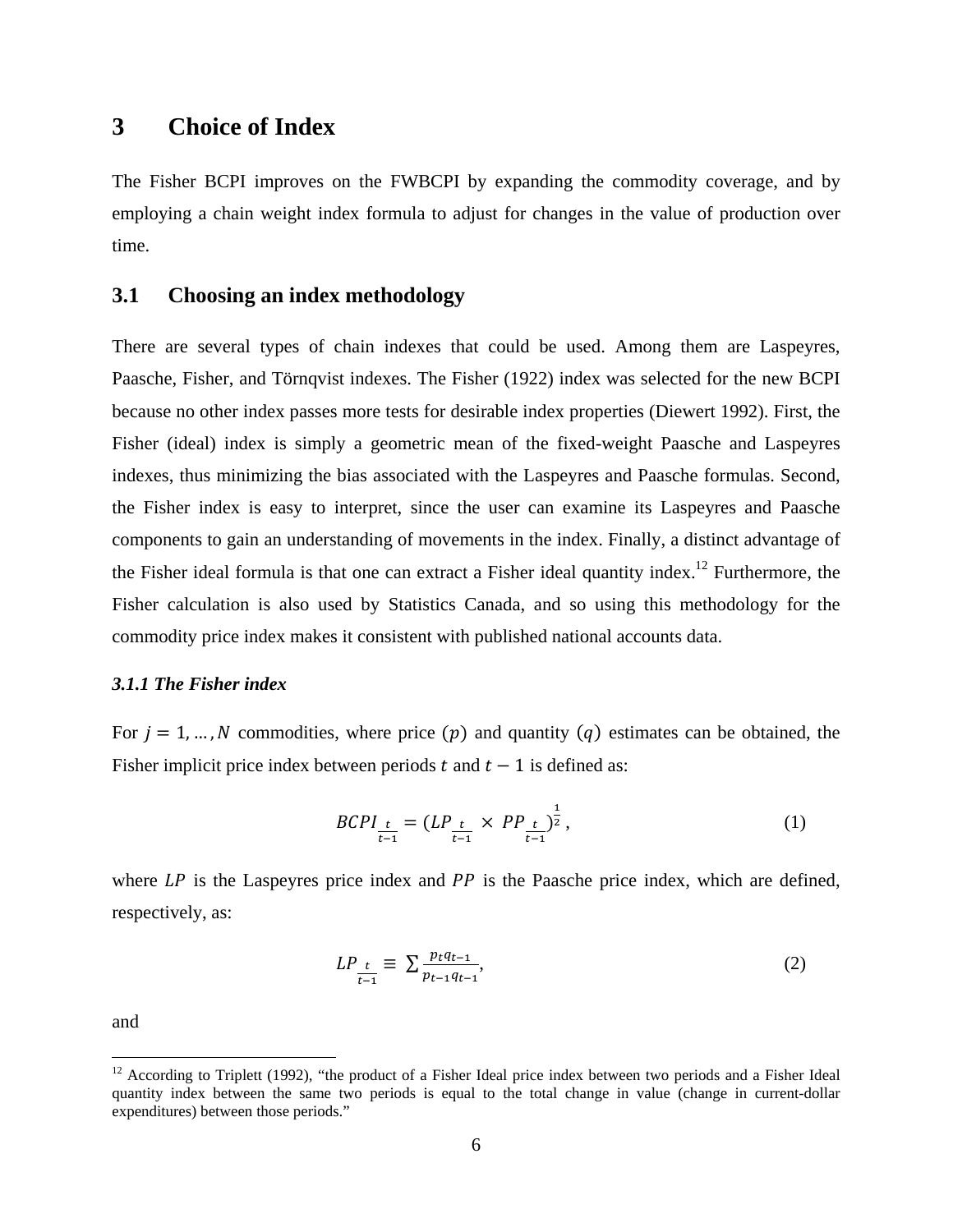$$
PP_{\frac{t}{t-1}} \equiv \sum_{pt-1}^{\frac{ptqt}{p_t-1}}.
$$
 (3)

The Fisher index is advantageous in calculating the contribution of individual commodities to overall commodity price index growth. The Fisher ideal index can thus be decomposed into contribution-to-growth components for each commodity (see, for example, Chevalier 2003; Reinsdorf, Diewert, and Ehemann 2002). Using the contribution-to-growth factors, the influence of a single commodity, or group of commodities, can be examined. The Fisher contribution-togrowth formula is:

$$
Ctg\%_{\frac{t}{t-1}} = 100 \times \frac{(\sum c_{i,t}/\sum c_{i,t-1}) \times (c_{i,t} {q_{i,t-1}/q_{i,t}) - c_{i,t-1}}) + BCPI_{\frac{t}{t-1}} \times (c_{i,t} - c_{i,t-1} {q_{i,t}/q_{i,t-1}})}{\sum c_{i,t} + BCPI_{\frac{t}{t-1}} \times \sum c_{i,t-1} {q_{i,t}/q_{i,t-1}}},
$$

where  $C_i$  and  $q_i$  correspond to nominal values and volumes for individual commodities.

The FWBCPI included stand-alone indexes for energy and non-energy commodities, because their behaviour was sufficiently different and, consequently, they had different effects on macroeconomic variables of interest. In addition, energy and non-energy commodities are often delineated in the mainstream financial media. To provide continuity with the FWBCPI, and to provide commodity price indexes that are sensitive to particular commodity markets, stand-alone commodity price indexes are calculated for each of the major commodity group areas: energy, agriculture, metals and minerals, forestry, and fisheries.

## **4 The Fisher BCPI Compared to the FWBCPI**

#### **4.1 Aggregate BCPI**

We calculate an updated aggregate BCPI that consists of 24 commodities from 1972 to 2008 using the Fisher chain weight methodology. The Fisher BCPI better captures ongoing shifts in the structure of commodity production in Canada towards energy products (Chart 2 and Table 2). Between 1978 and 2008, the share of energy production in the index rose from 30 per cent to 64 per cent. This increase occurred at the expense of most other commodity groups. From 1978 to 2008, agriculture's share in production declined from 25 per cent to 11 per cent, and forestry's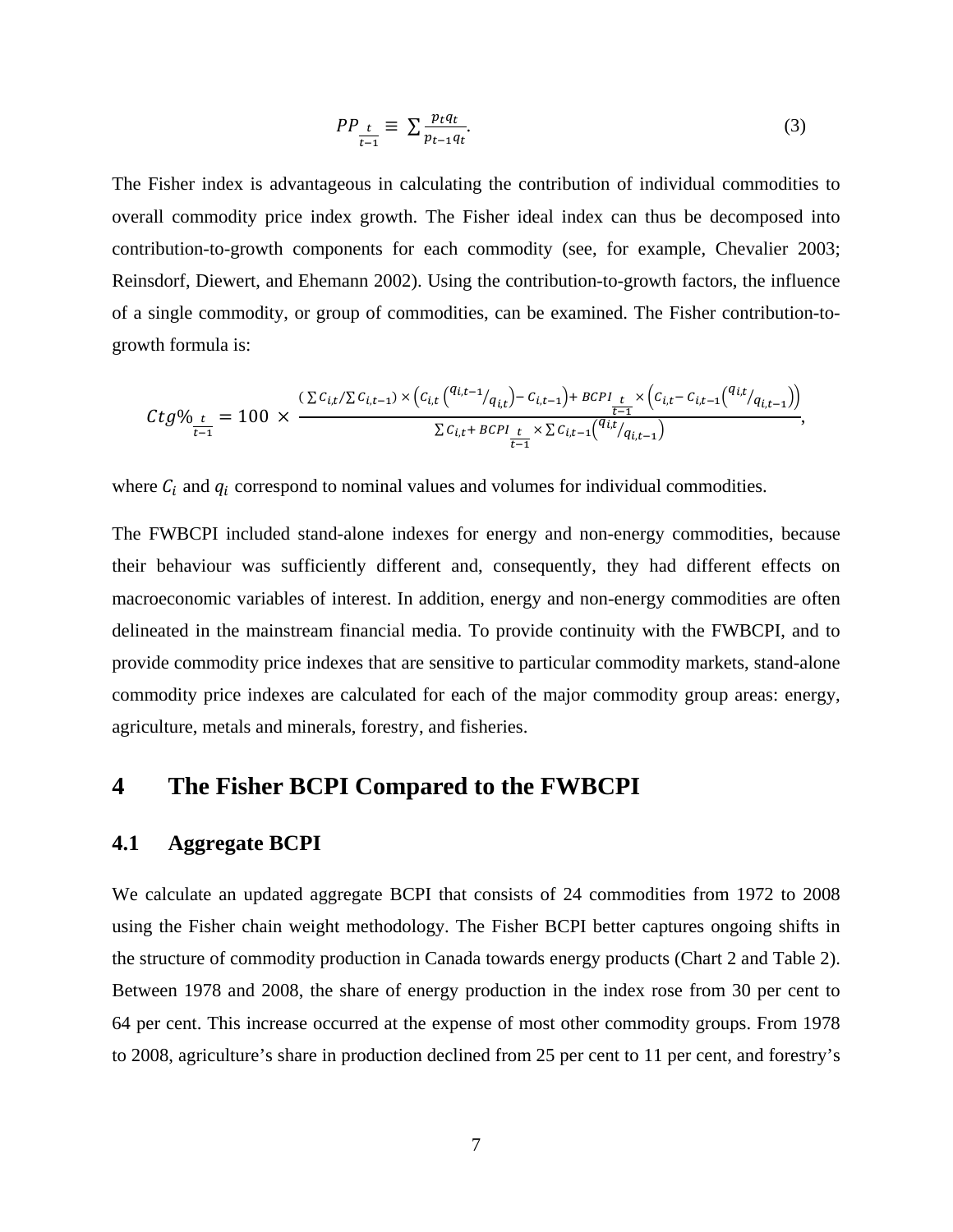share declined from 27 per cent to 9 per cent. The share of metals and minerals remained roughly constant over the sample.



**Chart 2: Fisher BCPI - Nominal Commodity Shares by Major Group** 

| Table 2: Production Weights in the Fisher BCPI |  |  |  |  |  |
|------------------------------------------------|--|--|--|--|--|
|------------------------------------------------|--|--|--|--|--|

|                     | <b>FWBCPI</b> weights (%) | <b>Fisher BCPI - nominal commodity</b><br>shares by major group $(\% )$ |                |      |      |
|---------------------|---------------------------|-------------------------------------------------------------------------|----------------|------|------|
|                     |                           | 1978                                                                    | 1988           | 1998 | 2008 |
| <b>Energy</b>       | 34                        | 30                                                                      | 26             | 29   | 64   |
| Crude oil           | 21                        | 18                                                                      | 15             | 15   | 40   |
| Natural gas         | 11                        | 10                                                                      | 9              | 12   | 22   |
| Non-energy          | 66                        | 70                                                                      | 74             | 71   | 36   |
| Agriculture         | 16                        | 25                                                                      | 17             | 19   | 11   |
| Metals and minerals | 16                        | 16                                                                      | 23             | 19   | 16   |
| Forestry            | 33                        | 27                                                                      | 31             | 31   | 9    |
| <b>Fisheries</b>    | $\mathbf{1}$              | $\overline{2}$                                                          | $\overline{2}$ | 2    |      |

Although the weights of specific commodities in the index have changed over time, the level and year-to-year movements of the Fisher BCPI are very similar to those of the FWBCPI. Despite differences in any one year, over the entire 1972 to 2008 period, the FWBCPI and Fisher BCPI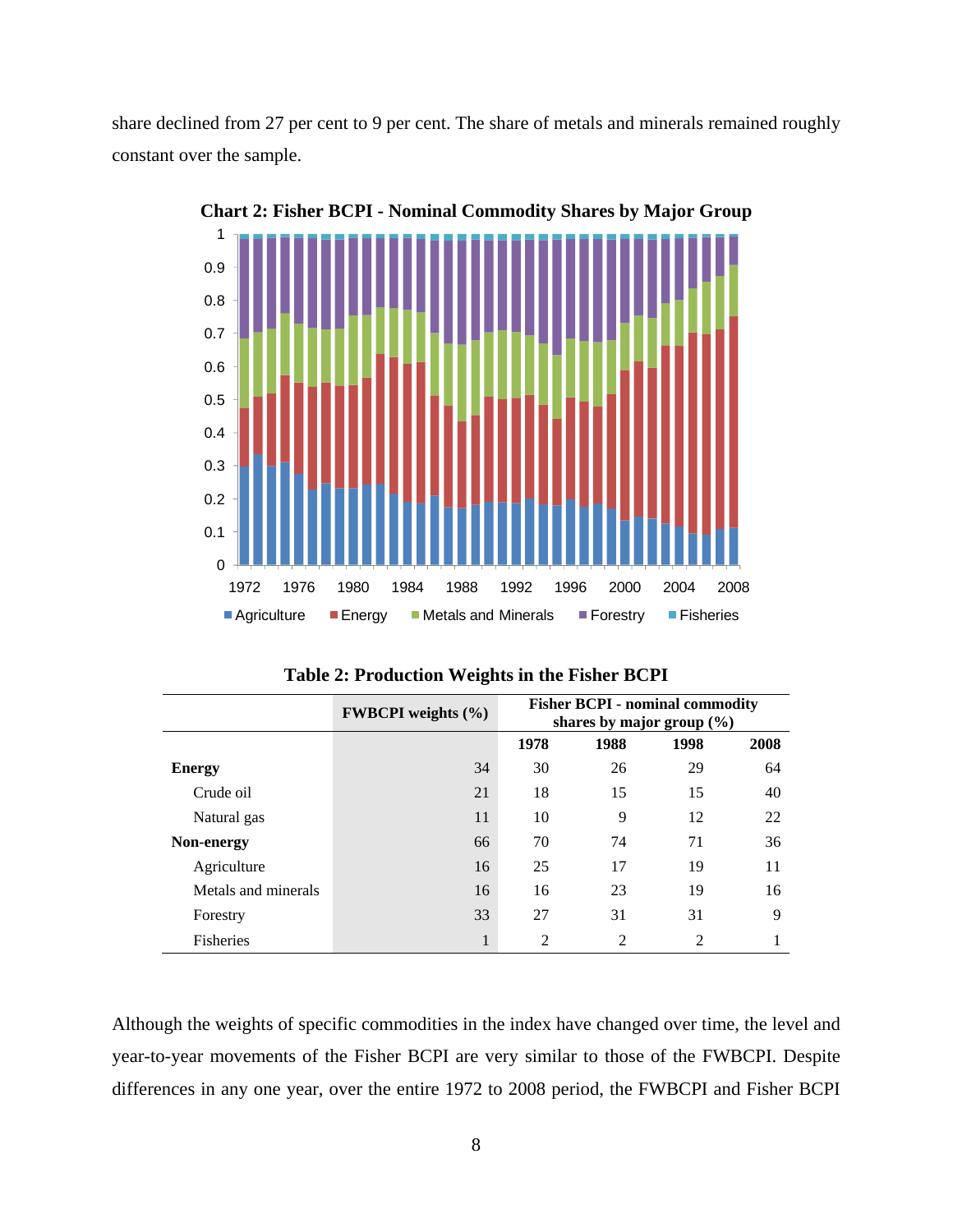averaged 6.4 per cent growth per annum with standard deviations of 12.5 and 12.4 per cent, respectively. To better understand these similarities, three important stylized facts are worth noting.

First, the correlation of commodity prices is high, which pushes the two indexes in the same direction irrespective of the weight changes (Chart 3).<sup>13</sup> Energy prices, due to their rising importance and large price swings, dominate and influence all other price movements.<sup>14</sup> In addition, similar price movements across commodities may arise because commodity demand cycles are synchronized. We find that most commodity price movements follow those of crude oil prices, especially after 2000.





Second, by coincidence, there are offsetting movements in commodity production weights and energy prices over the sample. In particular, energy prices, which are the most volatile, are strong and overweighted by the FWBCPI in the first part of the sample, and are strong and underweighted by the FWBCPI in the last part of the sample (Chart 4). Consequently, over the

 $\overline{a}$ 

<sup>&</sup>lt;sup>13</sup> Although commodity prices are volatile, weights change by small amounts from year to year.<br><sup>14</sup> This may also be due to the fact that energy is an important input in the production of other non-energy commodities.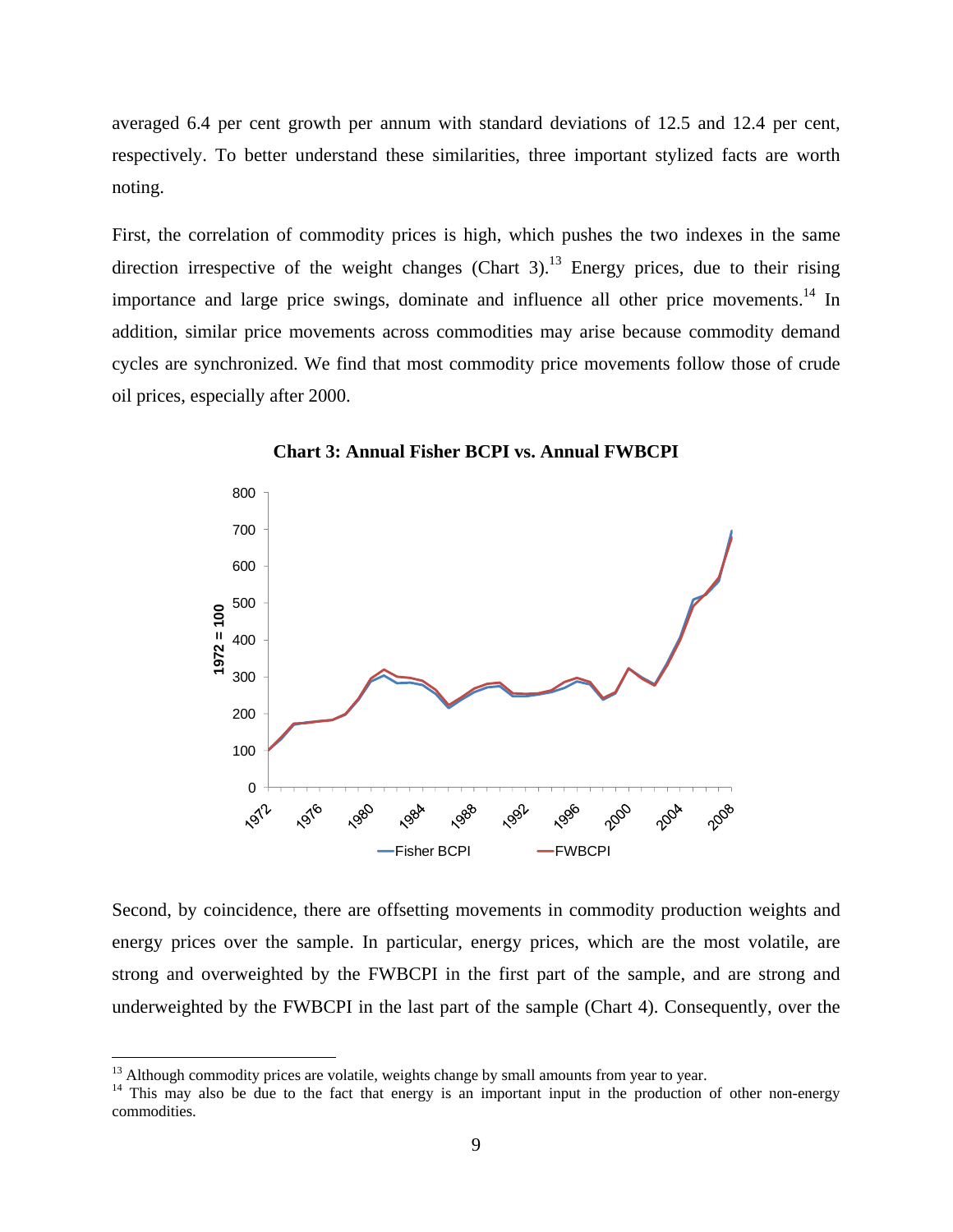entire sample, the average of the Fisher weights is almost identical to the old fixed weights, thus mitigating large differences between the levels of the two indexes. The FWBCPI and the Fisher BCPI begin and end together. Therefore, if the sample were to be expanded by 20 years, the profiles of the two indexes would likely be different.



**Chart 4: Per Cent Difference in Levels (Fisher BCPI - FWBCPI)** 

Third, the annual frequency masks significant quarterly differences between indexes (Chart 5). The weights are fixed within a year, and so large price swings create differences when we examine quarter-over-quarter growth rates. For example, in 2008Q2, the FWBCPI indicates that commodity prices rose by about 18 per cent (quarter-over-quarter), whereas the Fisher BCPI indicates that they increased by roughly 23 per cent (quarter-over-quarter). This discrepancy is due to the 12 per cent increase in non-energy commodity prices observed in 2008Q2 – a substantial difference from the 3 per cent increase that the FWBCPI computes for non-energy commodity prices.

Although the FWBCPI and the Fisher BCPI appear to be very similar, the new Fisher index is advantageous for several reasons. Specifically: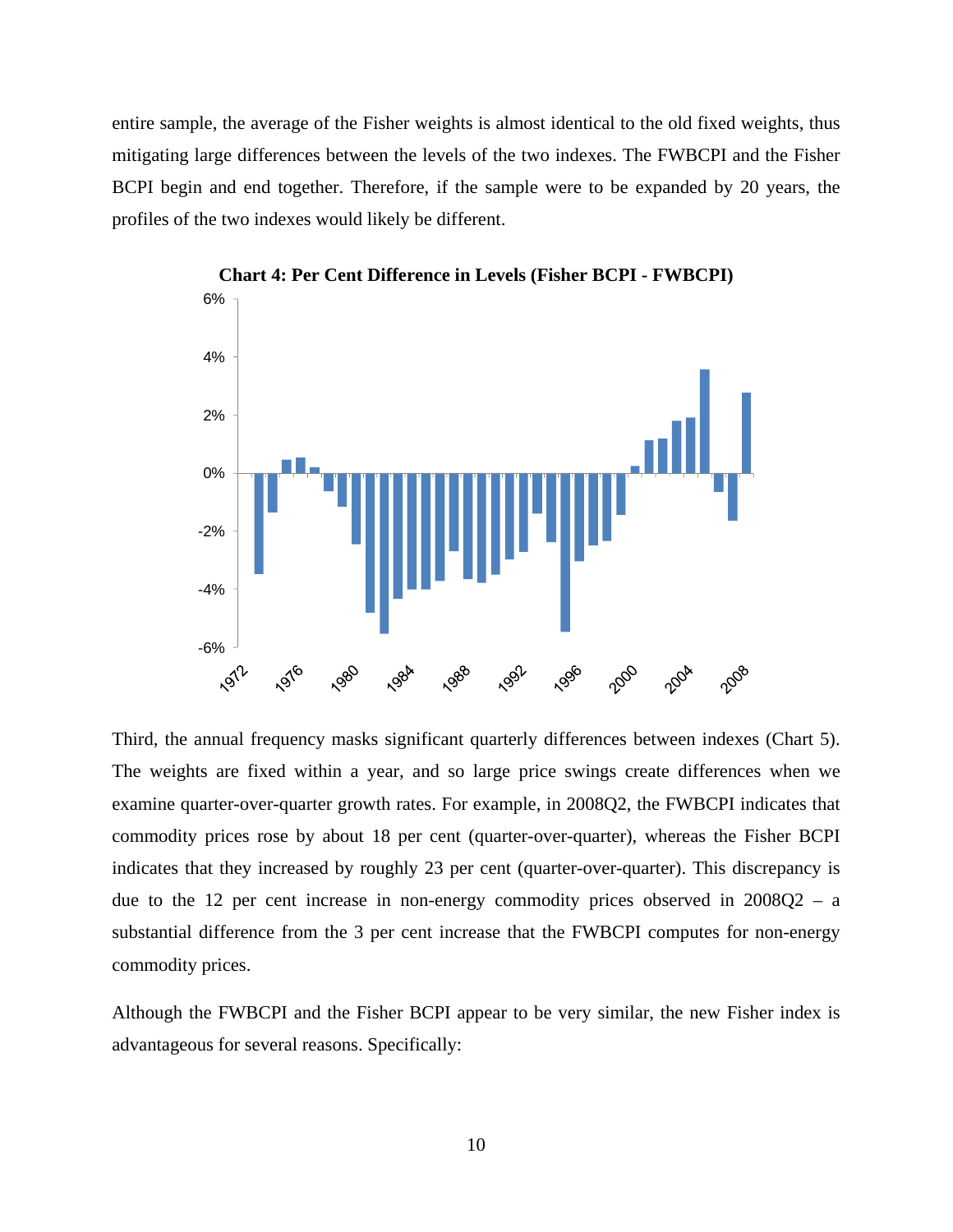- (i) the Fisher BCPI provides a more accurate historical representation of commodity production in Canada,
- (ii) the Fisher BCPI is flexible enough to allow for new commodities to enter the basket going forward,
- (iii) it is easier to calculate the contribution of individual commodities to overall commodity price index growth in the Fisher BCPI, and
- (iv) the Fisher index calculation places the commodity price index on the same methodological footing as the Canadian system of national accounts produced by Statistics Canada.

**Chart 5: Difference between Quarter-over-Quarter Growth Rates (Fisher BCPI – FWBCPI)** 



#### **4.2 Lack of sensitivity to index choice**

One way to demonstrate the dominance of year-to-year price fluctuations over the variation in weights in determining movements in the commodity price index is to use a simple price index in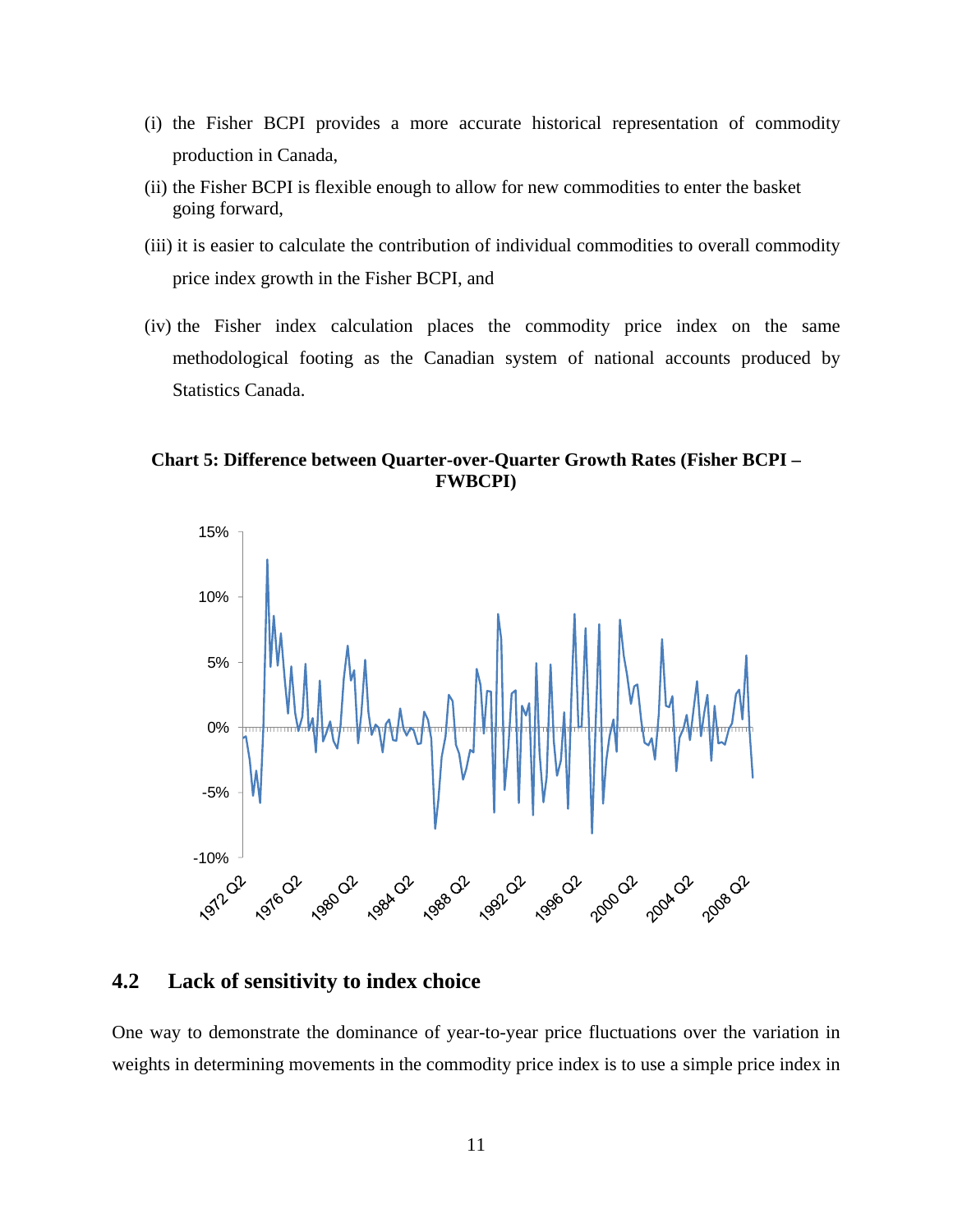which all prices are given equal weights. This simple average price index closely tracks the FWBCPI and the Fisher BCPI (Chart 6).

Another way to illustrate the dominance of price movements over the gradual change in weights is to compare the Fisher BCPI and the FWBCPI with other types of price indexes. Table 3 shows that, regardless of whether a Laspeyres, Paasche, Fisher, or Törnqvist index is employed, the estimate of overall commodity price growth is nearly identical.<sup>15</sup>





<u>.</u>

<sup>&</sup>lt;sup>15</sup> The Törnqvist index is a multiplicative index that uses the average share of a commodity in production between *t* and *t*-*s* to aggregate individual price ratios between *t* and *t*-*s* into an overall index. For computational purposes, we have calculated the preliminary version of the quarterly BCPI using a Törnqvist index calculation. Dumagan (2002) shows mathematically that the Törnqvist index provides a close numerical approximation to the Fisher ideal index.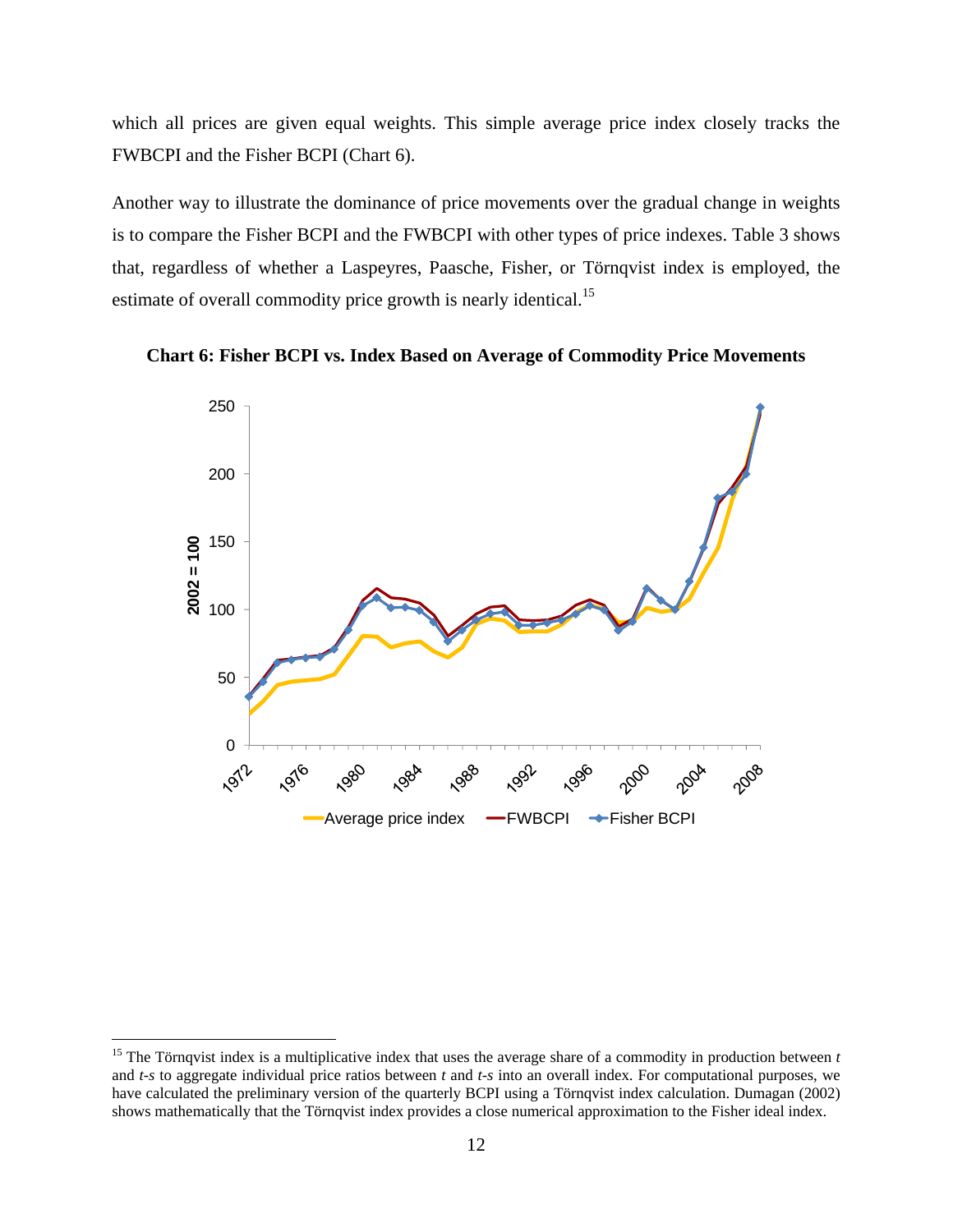|                                | <b>Laspeyres</b> | <b>Paasche</b> | Törnqvist | <b>Fisher</b> | <b>FWBCPI</b> |
|--------------------------------|------------------|----------------|-----------|---------------|---------------|
| 1990                           | 1.4%             | 0.9%           | 1.1%      | 1.2%          | 0.9%          |
| 1991                           | $-9.5%$          | $-9.9\%$       | $-9.7%$   | $-9.7%$       | $-10.2%$      |
| 1992                           | 0.3%             | $-0.4%$        | $-0.1%$   | $-0.1%$       | $-0.3%$       |
| 1993                           | 2.2%             | 1.6%           | 1.9%      | 1.9%          | 0.5%          |
| 1994                           | 2.4%             | 2.0%           | 2.2%      | 2.2%          | 3.3%          |
| 1995                           | 5.1%             | 4.6%           | 4.9%      | 4.8%          | 8.3%          |
| 1996                           | 6.9%             | 6.1%           | 6.4%      | 6.5%          | 3.8%          |
| 1997                           | $-3.2%$          | $-3.1%$        | $-3.1\%$  | $-3.1%$       | $-3.7%$       |
| 1998                           | $-14.9%$         | $-15.3%$       | $-15.2%$  | $-15.1%$      | $-15.3%$      |
| 1999                           | 7.8%             | 7.6%           | 7.7%      | 7.7%          | 6.7%          |
| 2000                           | 28.1%            | 25.3%          | 26.8%     | 26.7%         | 24.7%         |
| 2001                           | $-7.6%$          | $-7.7\%$       | $-7.6%$   | $-7.6%$       | $-8.4%$       |
| 2002                           | $-6.4%$          | $-6.2%$        | $-6.3%$   | $-6.3%$       | $-6.4%$       |
| 2003                           | 20.9%            | 20.7%          | 20.9%     | 20.8%         | 20.1%         |
| 2004                           | 20.9%            | 20.4%          | 20.6%     | 20.6%         | 20.5%         |
| 2005                           | 25.7%            | 24.5%          | 25.1%     | 25.1%         | 23.1%         |
| 2006                           | 4.2%             | 0.9%           | 2.6%      | 2.5%          | 6.9%          |
| 2007                           | 7.1%             | 6.9%           | 7.0%      | 7.0%          | 8.1%          |
| 2008                           | 25.4%            | 23.8%          | 24.8%     | 24.6%         | 19.3%         |
| Average                        | 6.7%             | 5.8%           | 6.2%      | 6.2%          | 6.2%          |
| Absolute average               | 10.8%            | 10.0%          | 10.4%     | 10.4%         | 10.5%         |
| Std. dev.                      | 12.7             | 12.2           | 12.5      | 12.5          | 12.4          |
| <b>Correlation with Fisher</b> |                  |                |           |               |               |
| Growth rates                   | 99.9%            | 99.9%          | 100.0%    | 100.0%        | 98.8%         |
| Level index                    | 99.9%            | 99.9%          | 100.0%    | 100.0%        | 98.9%         |

**Table 3: BCPI Growth by Index Type (1990–2008)** 

## **5 Fisher BCPI Contributions to Growth and Subindexes for Major Commodity Groups**

The FWBCPI included several subaggregate categories such as energy, food, and industrial materials. These aggregations were based on previous index updates, and have been modified in the Fisher BCPI, which groups commodities according to their type: energy, agriculture, metals and minerals, forestry, and fisheries. Each commodity subindex is calculated using the Fisher methodology, and, as such, it is possible to calculate the contribution to growth by individual commodity.

#### **5.1 Energy**

Energy prices are volatile and subject to rapid changes (Chart 7). In fact, in most periods, oil prices are the dominant source of growth in energy prices – only in a few years do prices for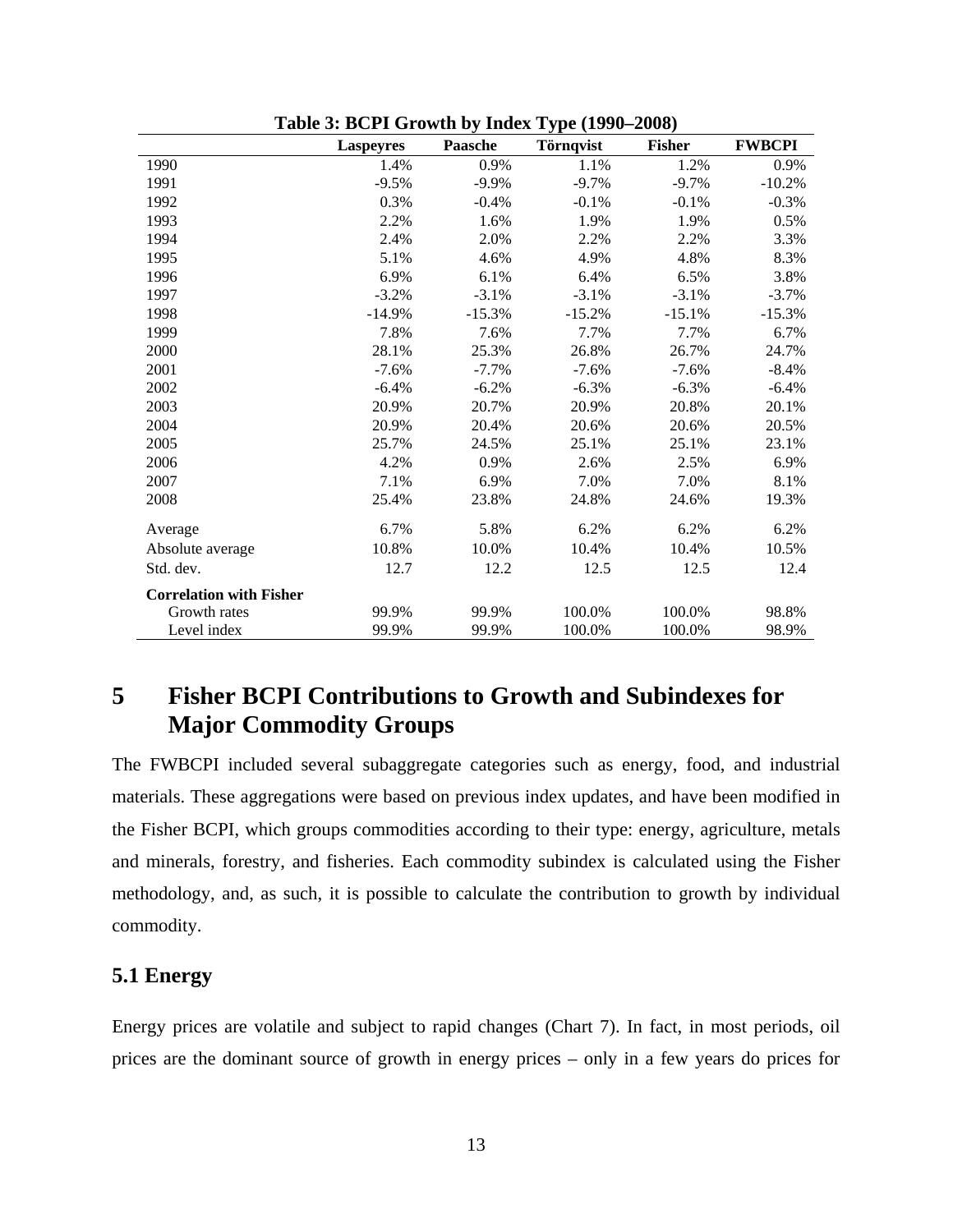natural gas match or exceed the contribution of oil prices, and those years are all grouped in the 1970s and after 2000 (Chart 8).



**Chart 7: Energy BCPI** 

**Chart 8: Contribution to Energy BCPI by Commodity** 

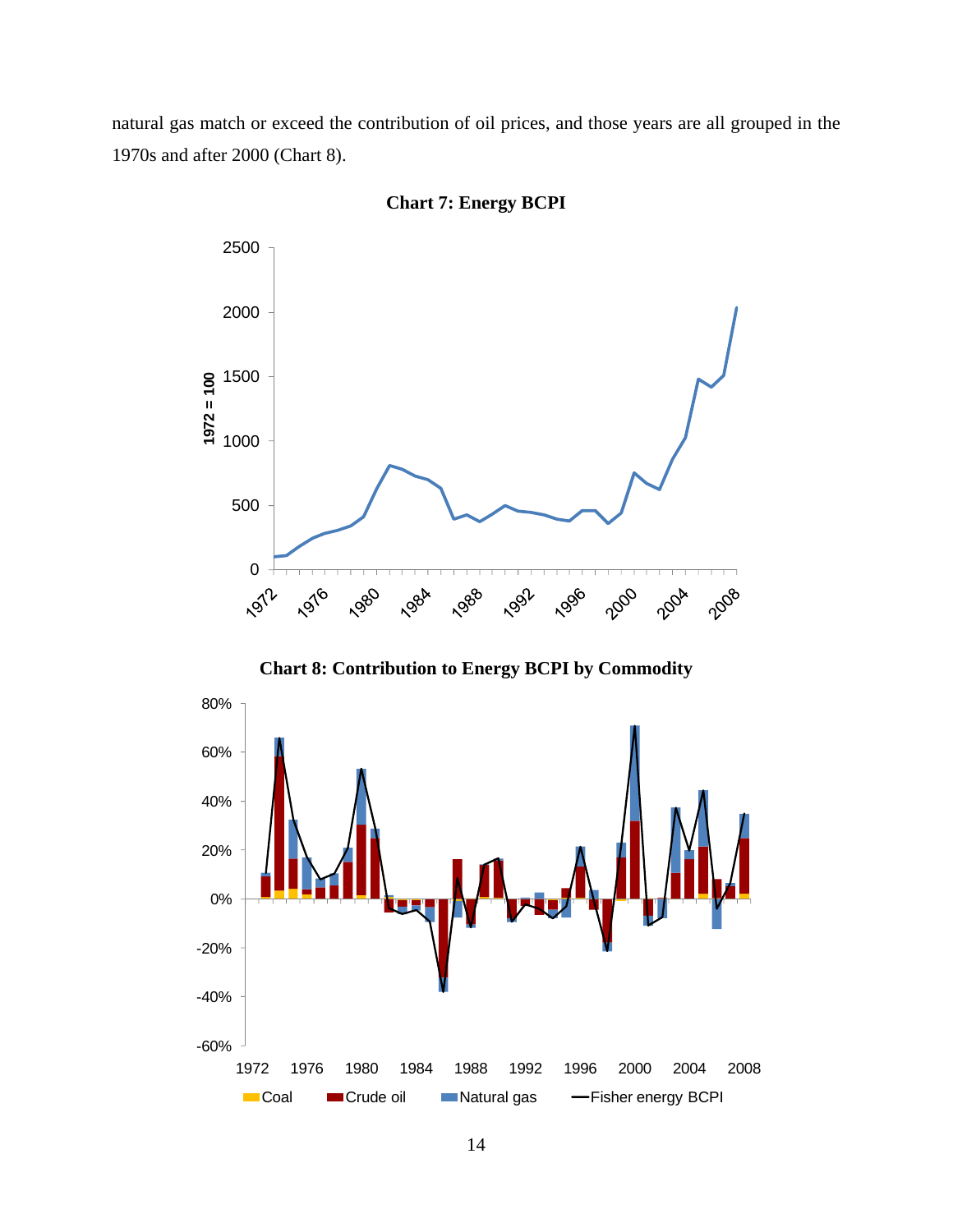Natural gas production has increased in importance for Canada; its production weight has risen from roughly 11 per cent to 22 per cent of the total BCPI. However, most of the increase occurred between 2000 and 2008, a period where we would expect a larger bias in the FWBCPI relative to the Fisher BCPI. The absence of this large bias is, in part, the result of the high degree of correlation (over 80 per cent) between movements in oil prices and natural gas prices over this period.16

#### **5.2 Non-energy commodities**

#### *5.2.1 Metals and minerals*

 $\overline{a}$ 

Metals and minerals prices exhibited some upward movement through the 1970s and 1980s, with noticeable peaks in 1980 and 1988 (Chart 9). In the run-up to each peak, prices increased across a range of metals and minerals, likely reflecting strong global demand. The 1990s ushered in a decade of stagnant price growth. By the late 1990s, however, prices began rising and then increased steeply towards 2008, in part reflecting an acceleration in demand from important emerging-market economies (Cheung and Morin 2007).<sup>17</sup> Throughout the 1972 to 2008 period, price movements for metals and minerals were not dominated by a particular commodity (Chart 10). In most years, commodity prices in this group tended to move synchronously, largely reflecting the global business cycle.

 $16$  Should the correlation between oil prices and natural gas prices decline – for example, as a result of a large increase in the supply of shale gas – these changes would be captured as part of the regular annual update of the Fisher index.

<sup>&</sup>lt;sup>17</sup> The International Monetary Fund estimates that annual increases in global consumption of major commodity groups between 2001 and 2007 were larger than during the 1980s and 1990s, and that a combination of strong income growth, globalization, and rapid population growth has contributed to the rapid growth in demand.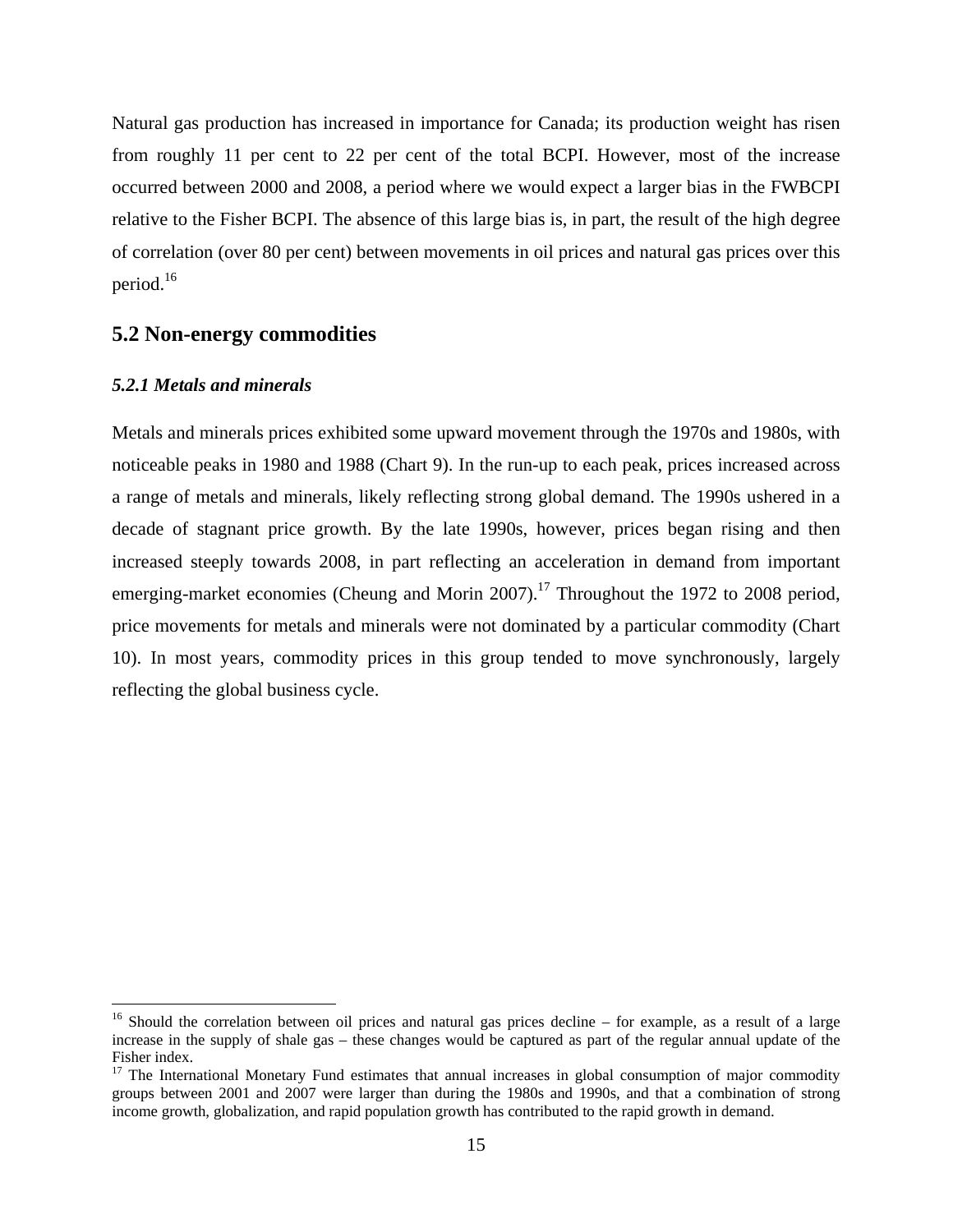

**Chart 10: Contribution to Metals and Minerals BCPI by Commodity** 



**Chart 9: Metals and Minerals BCPI**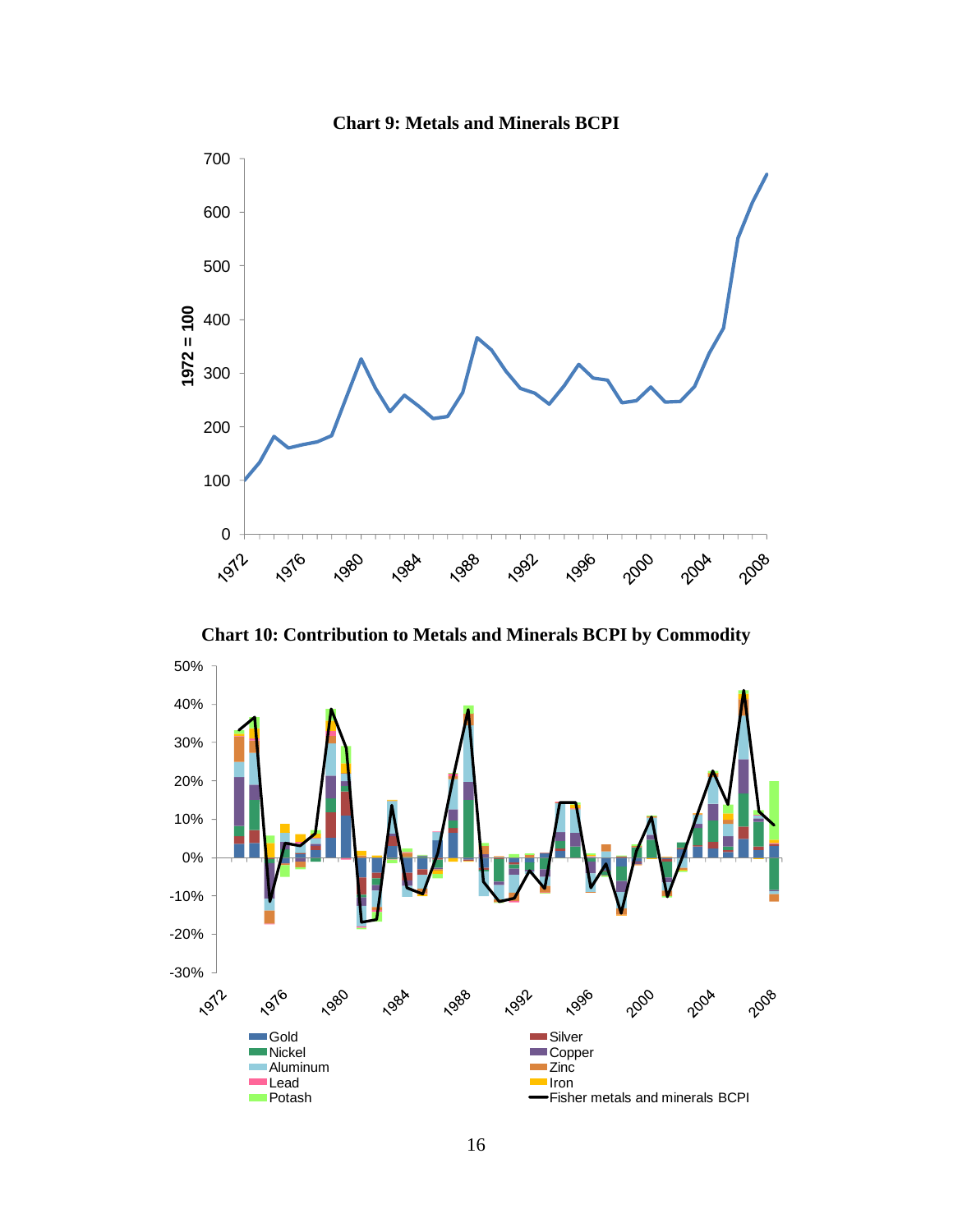#### *5.2.2 Forestry*

Forestry prices increased by over 200 per cent between 1972 and 1996 (Chart 11). While the progression was not smooth, with price growth experiencing weakness from the late 1970s to the early 1980s and during the 1991 recession, the general trend was upward. After 1996, forestry prices declined for seven years before rebounding in 2003–04. The increase in forest product prices in the early 2000s was largely due to the increased demand for lumber during the North American housing market boom. The rebound in prices, however, was temporary, since forest product prices have fallen, in part due to the large decline in housing activity in North America.

The recent declines in newsprint and pulp prices are due to structural shifts in demand and supply. Survey evidence suggests that an increasing proportion of newspaper readers have moved to online news sources. These structural changes have led to large declines in the demand for newsprint in North America, and, when coupled with the increase in pulp production from emerging markets, they have led to a decline in prices (Chart 12). Pulp prices have fallen by nearly 30 per cent from their peak, while newsprint prices have declined by about 14 per cent from their 2008 peak. Between 2000 and 2009, North American newsprint demand declined by nearly 60 per cent, while pulp demand (as measured by shipments) declined by about 20 per cent.

Forestry price movements depend importantly on how lumber and pulp prices evolve (Chart 12). Paper prices affect growth at the margin, but tend not to be the determining influence in the overall growth of the index. Surprisingly, in many years, lumber and pulp prices move in opposite directions, reducing changes in the overall index. Since lumber constitutes a large share of British Columbia's forestry production, and pulp and paper production are proportionately more important in Quebec and Ontario, the forestry index also has an important regional aspect.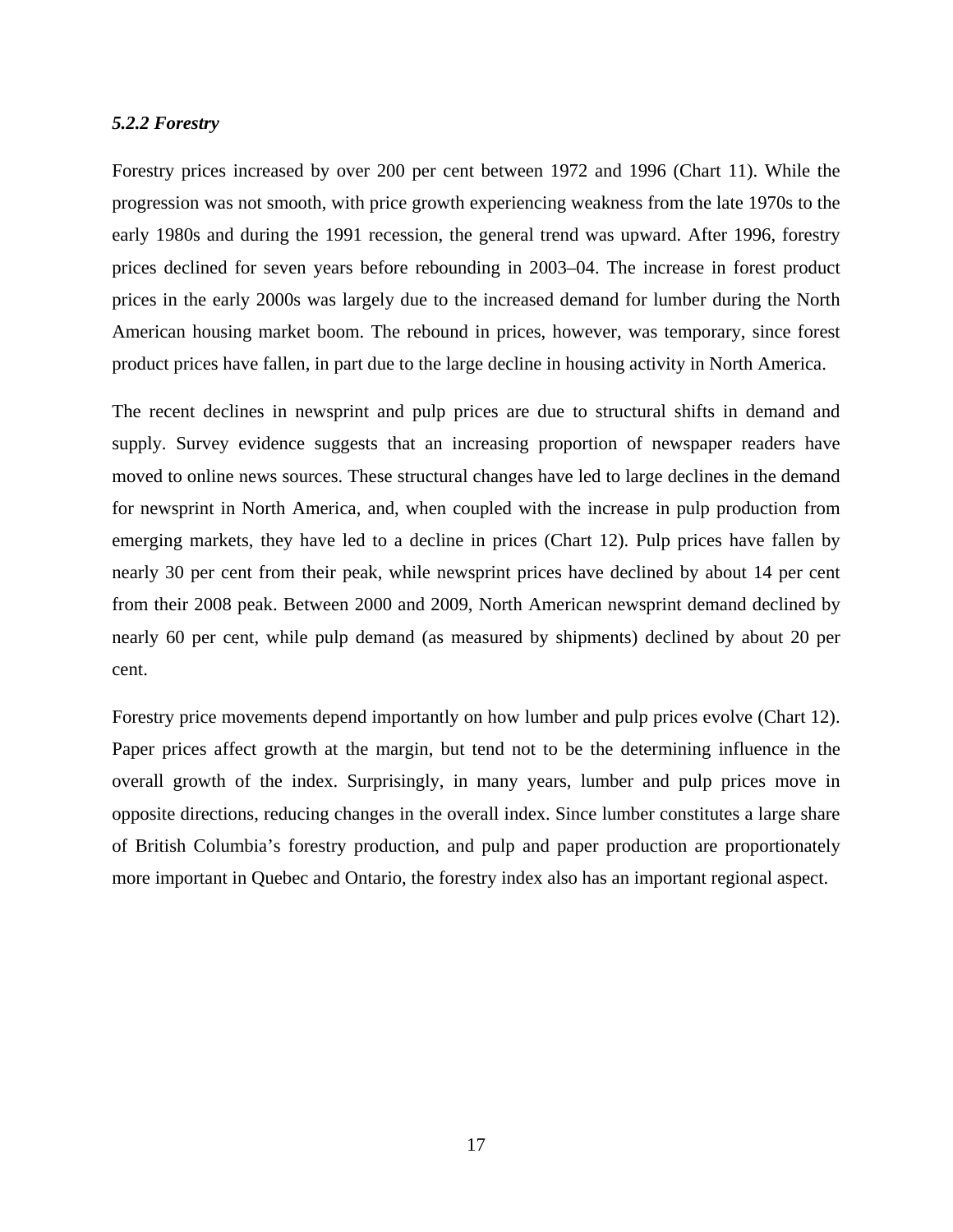



**Chart 12: Contribution to Forestry BCPI by Commodity** 

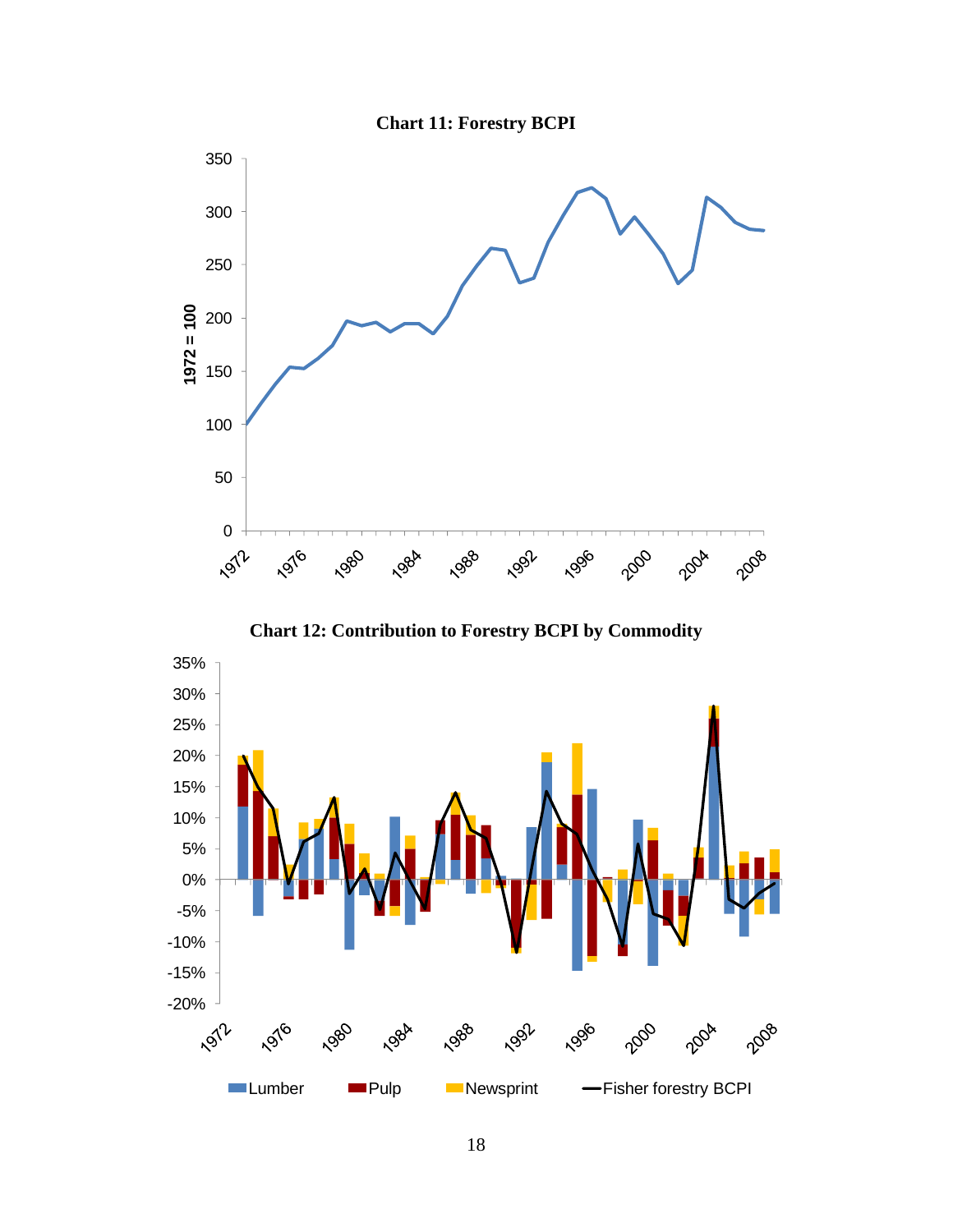





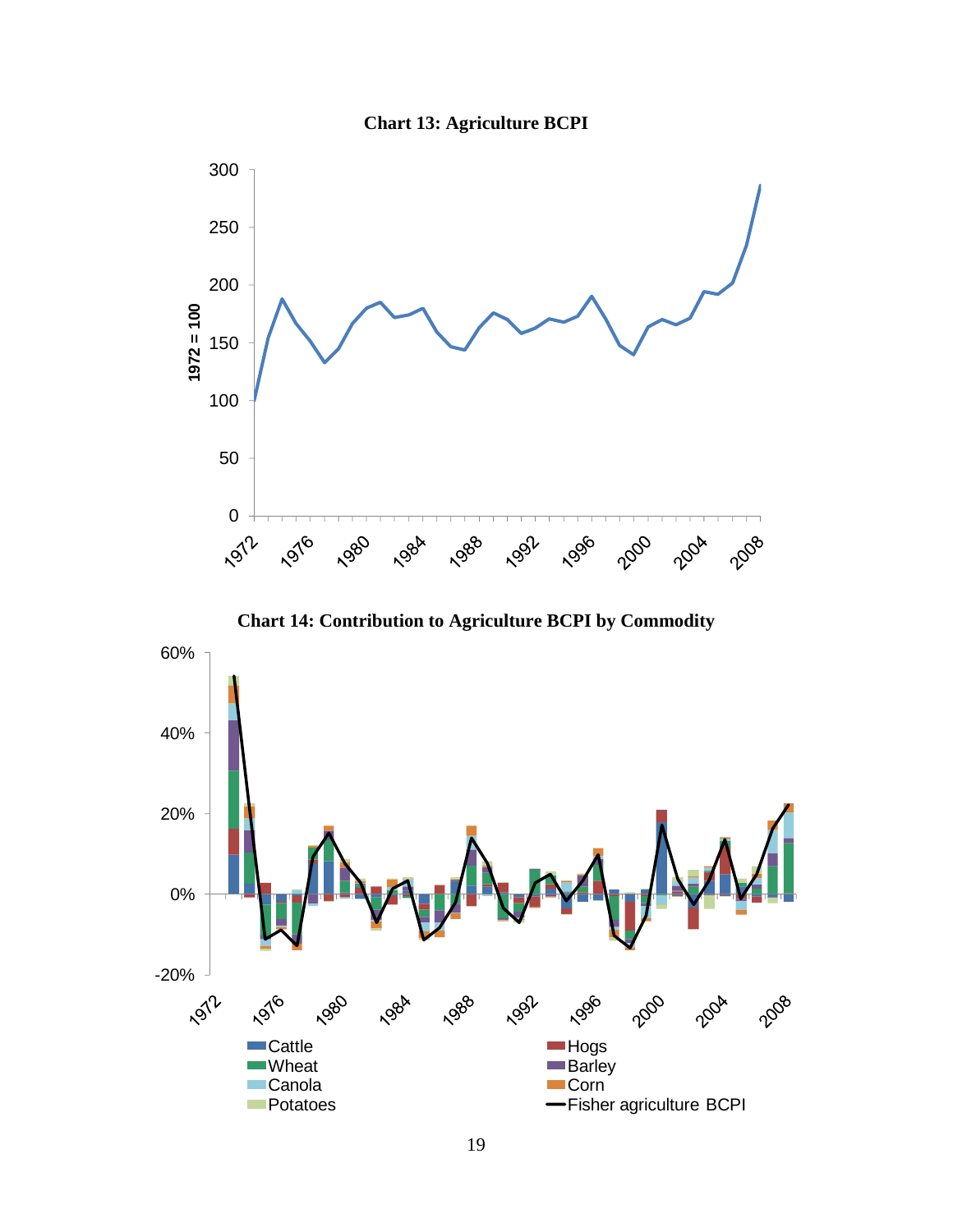#### *5.2.3 Agriculture*

Agricultural commodities show little upward movement between the early 1970s and the early 2000s (Chart 13). But, beginning in the mid-2000s and continuing through to 2008, agricultural commodity prices increased sharply, again reflecting the increase in demand from emergingmarket economies for a broad range of agricultural products (Chart 14). In fact, the period from 1998 to 2008 marks the longest improvement in agricultural prices over the history of the index.

#### *5.2.4 Fisheries*

 $\overline{a}$ 

Over the past 30 years, Canadian fish production has moved away from ocean fish to shellfish as cod and salmon stocks collapsed in the 1990s (Chart 15). As a result, an index that covers predominantly shellfish will capture the influence of price changes after the late 1990s, but it will not be historically accurate for making comparisons with earlier periods.<sup>18</sup> The need to obtain price data that could be easily updated for the required range of ocean fish and shellfish over the 1972 to 2008 period led to the use of the Bureau of Labor Statistics (BLS) price indexes as a measure of fish price movements.<sup>19</sup> The new fish index shows that prices have increased steadily over time (Chart 16). Despite substantial shifts in the composition of production, the trend price growth in the index remained roughly constant over the entire 1972 to 2008 period. However, there were years in which price growth was weak. From 1999 to 2004, fish prices progressed minimally, with movements in shellfish and ocean fish markets often making offsetting contributions to price growth (Chart 17). The contribution-to-growth calculations also illustrate that the majority of the price growth in fisheries markets since the early 1990s has been due to price fluctuations for shellfish.20

<sup>&</sup>lt;sup>18</sup> Because some fish were no longer being caught in sufficient amounts (for example, cod), they were omitted from the index in previous updates. Consequently, the fish commodities covered by the FWBCPI in the 1970s and 1980s comprise less than half of the value of the commercial fish caught in those decades, and thus do not accurately reflect production shares over time.

<sup>&</sup>lt;sup>19</sup> The BLS indexes for ocean fish and shellfish are aggregated together using the value of Canadian landings to form the index weights. The key assumption is that the U.S. prices are a good proxy for Canadian prices. The index for ocean fish is available from 1972 to the present at a monthly frequency, while the shellfish index has been produced since 1991. Prior to 1991, the fish index includes data only for ocean fish. This is not an ideal solution, since the weights applied to individual fisheries will not be as appropriate as possible. Nevertheless, the approach followed in the new index provides a historically consistent method of gauging average price changes for commercial fish landings in Canada.

<sup>&</sup>lt;sup>20</sup> Some shellfish may also be considered luxury goods, which have suffered large declines during the most recent recession. For example, Canadian lobster prices are currently near 20-year lows, according to news reports.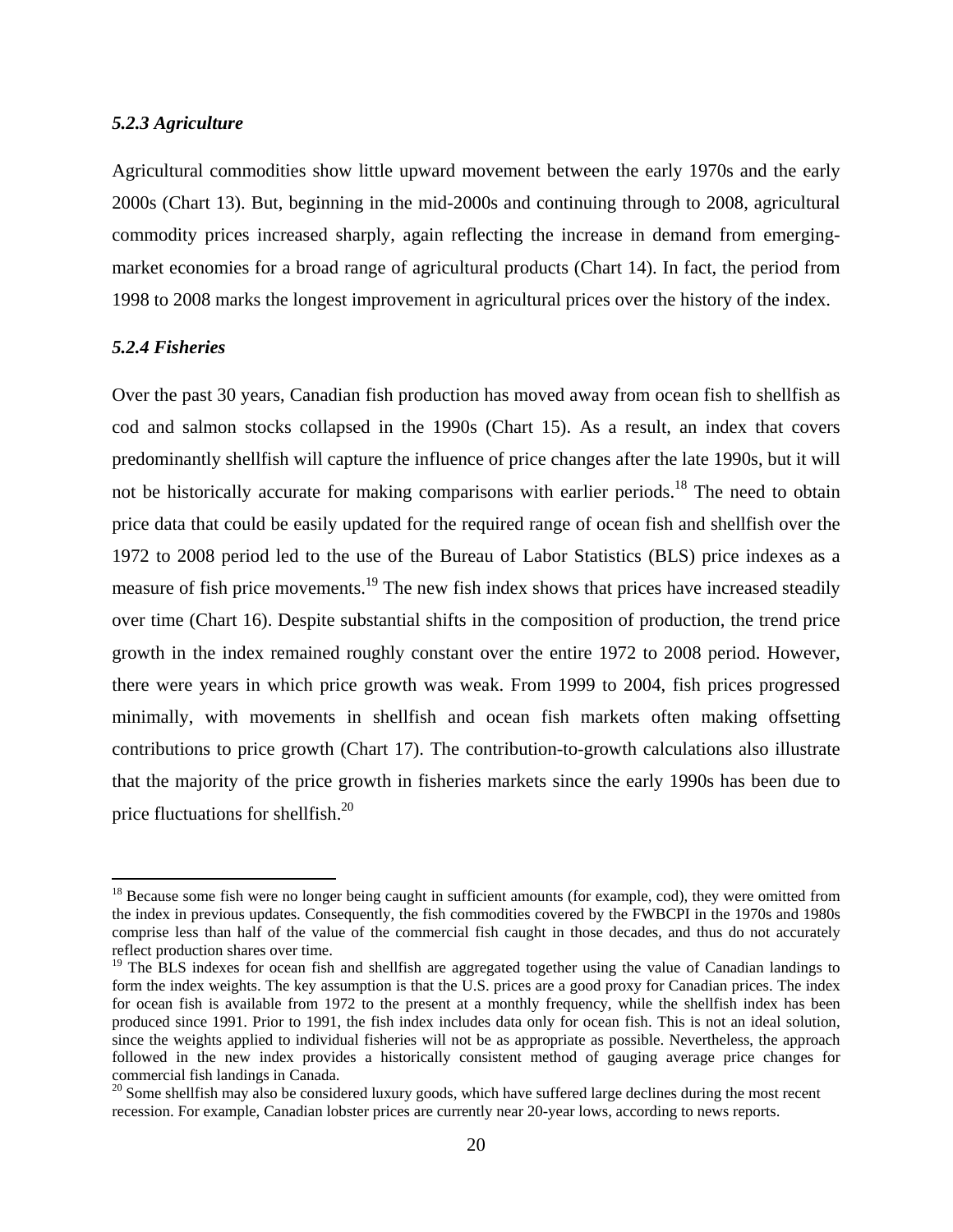

#### **Chart 15: Share of Commercial Fish Landings**

Source: Authors' calculations based on data from Department of Fisheries and Oceans Canada

**Chart 16: Fisheries BCPI** 

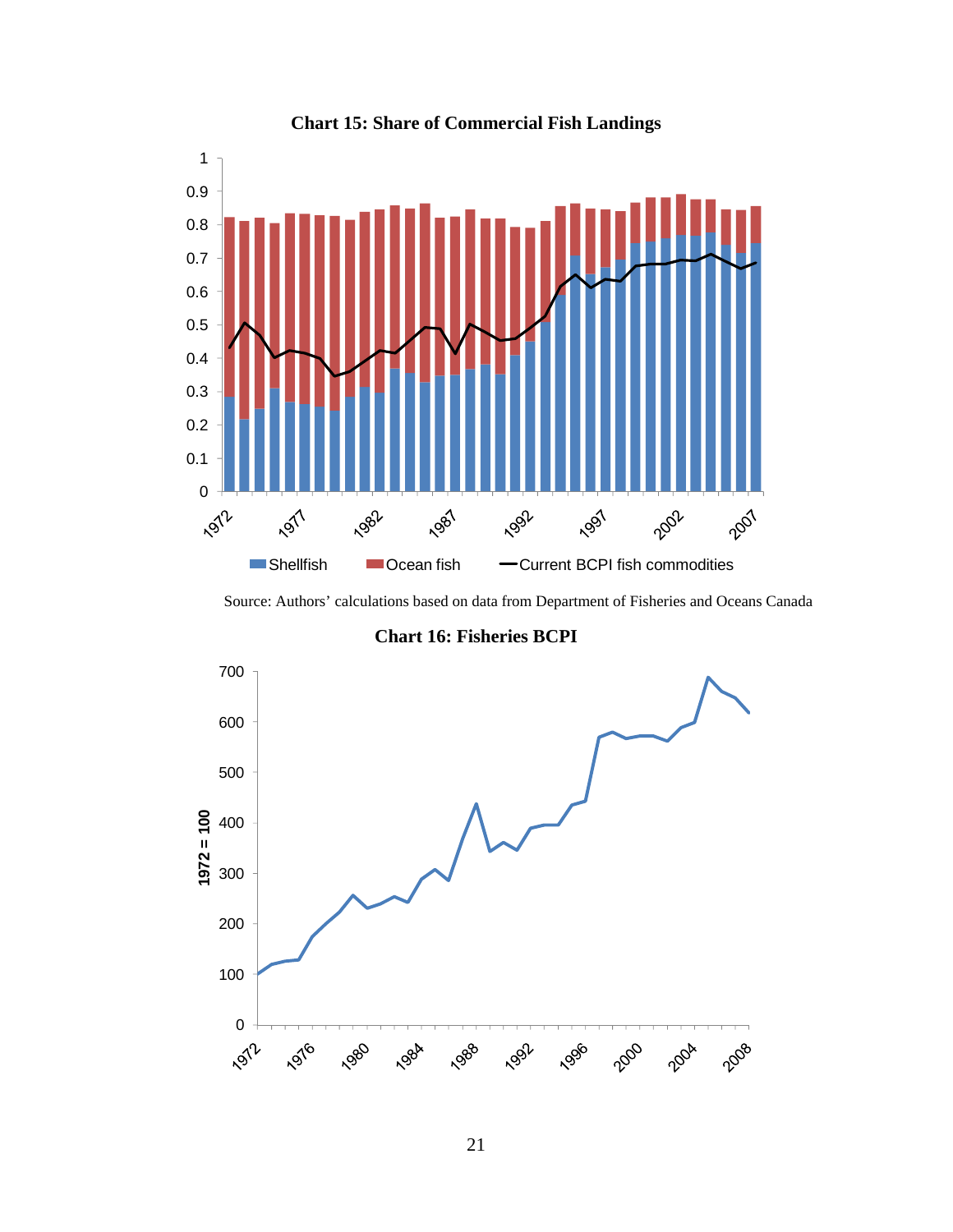

#### **Chart 17: Contribution to Fisheries BCPI by Commodity**

## **5.3 Aggregate BCPI**

The most important commodity group for the Fisher BCPI movements over the 1972 to 2008 period is energy (Chart 18). Energy prices are subject to large price fluctuations in particular years that dominate the overall dynamics of the index. This is especially true in the years after 2000, when energy price changes accounted for a majority of the growth in the overall price index (Table 4). For example, about 85 per cent of the increase in the Fisher BCPI in 2008 was driven by the 20.8 per cent increase in the energy component. The next most important contributors to the growth in the Fisher BCPI are metals and minerals, and forestry. The only year when the dynamics of overall commodity price growth was not dominated by energy, metals and minerals, or forestry was 1973, when agriculture price growth was responsible for over half of the growth in the Fisher BCPI.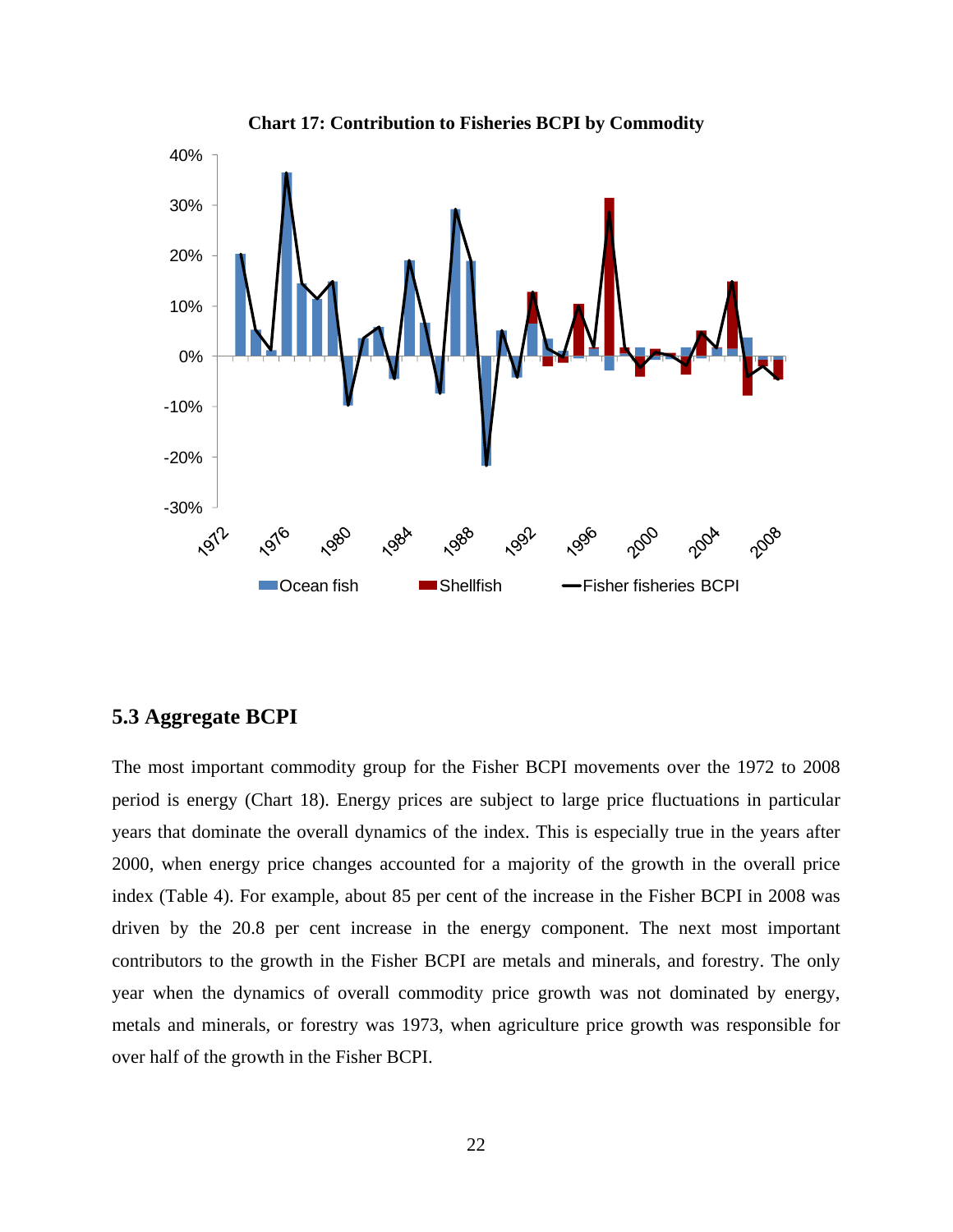

**Chart 18: Contributions to Growth for Fisher BCPI** 

**Table 4: Fisher BCPI Growth by Major Commodity Groups, 2000–08 (per cent)** 

| <b>Contributions to Growth (year-to-year)</b> |                    |               |                               |          |                    |                  |
|-----------------------------------------------|--------------------|---------------|-------------------------------|----------|--------------------|------------------|
|                                               | <b>Fisher BCPI</b> | <b>Energy</b> | <b>Metals</b> and<br>minerals | Forestry | <b>Agriculture</b> | <b>Fisheries</b> |
| 2000                                          | 26.7               | 24.1          | 1.7                           | $-1.8$   | 2.7                | 0.0              |
| 2001                                          | $-7.6$             | $-5.1$        | $-1.5$                        | $-1.6$   | 0.5                | 0.0              |
| 2002                                          | $-6.3$             | $-3.4$        | 0.0                           | $-2.6$   | $-0.4$             | 0.0              |
| 2003                                          | 20.8               | 17.4          | 1.6                           | 1.2      | 0.5                | 0.1              |
| 2004                                          | 20.6               | 10.8          | 3.0                           | 5.2      | 1.7                | 0.0              |
| 2005                                          | 25.1               | 23.7          | 2.0                           | $-0.6$   | $-0.1$             | 0.2              |
| 2006                                          | 2.5                | $-2.6$        | 5.3                           | $-0.7$   | 0.5                | 0.0              |
| 2007                                          | 7.0                | 3.8           | 1.9                           | $-0.3$   | 1.6                | $0.0\,$          |
| 2008                                          | 24.6               | 20.8          | 1.4                           | $-0.1$   | 2.3                | 0.0              |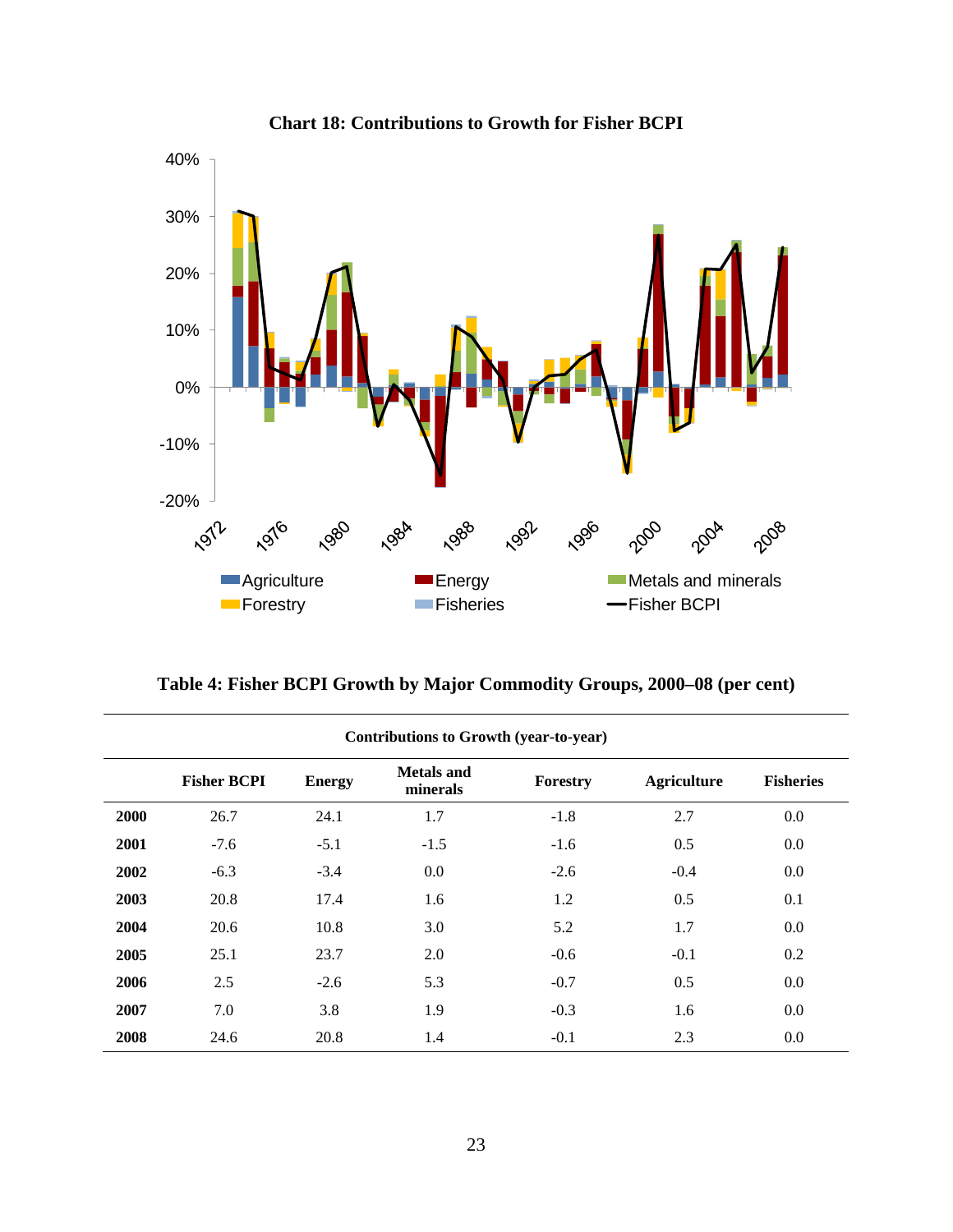The contribution-to-growth calculations illustrate that energy price fluctuations are a dominant source of overall commodity price index fluctuations. However, they also indicate a correlation between commodity groups, which helps explain the relative insensitivity of index behaviour across methodologies. The contributions from energy, metals and minerals, and forestry tend to be correlated. Of the 36 years from 1972 to 2008, energy, metals and minerals, and forestry moved in the same direction nearly half of the time.

## **6 Conclusion**

Commodity prices have important implications for the performance of the Canadian economy and the conduct of monetary policy. Consequently, accurately measuring the price developments across a wide range of commodities is important for the interpretation of price changes on the value of the Canadian dollar, the terms of trade, and the overall state of the Canadian economy. Since 2003, the Bank of Canada has used an aggregate (fixed-weight) commodity price index (FWBCPI) that is subject to bias, since the structure of nominal commodities output shares changes over time.

The index has been recalculated using a Fisher chain index formula. The Fisher chain index uses weights that are updated every year, so that biases from changes in production values due to price movements are minimized. At the same time, the commodity composition of the new index has been expanded to improve commodity coverage and increase regional representation. The Fisher BCPI is more comprehensive, flexible, and accurate than the fixed-weight commodity price index.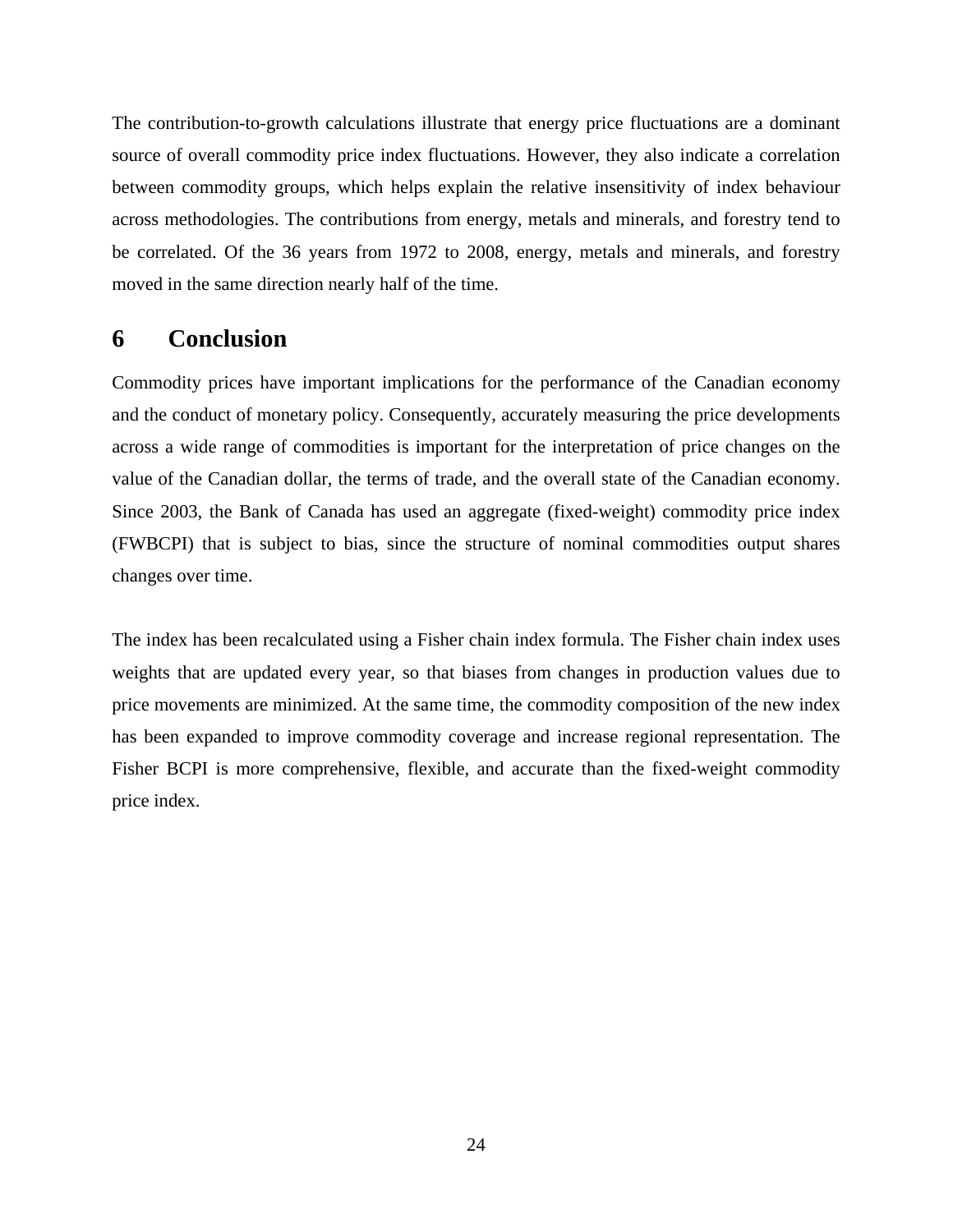## **References**

Amano, R. and S. van Norden. 1993. "A Forecasting Equation for the Canada-U.S. Dollar Exchange Rate." In *The Exchange Rate and the Economy*, 207–65. Proceedings of a conference held by the Bank of Canada, June 1992. Ottawa: Bank of Canada.

Bailliu, J. and M. R. King. 2005. "What Drives Movements in Exchange Rates?" *Bank of Canada Review* (Autumn): 27–39.

Baldwin, J. R. and R. Macdonald. 2009. "The Canadian Manufacturing Sector: Adapting to Challenges." Statistics Canada Catalogue No. 11F0027M no. 057.

Baldwin, J. R. and B. Yan. 2006. "Domestic and Foreign Influences on Canadian Prices over Exchange Rate Cycles, 1974 to 1996." Statistics Canada Catalogue No. 11F0027MIE no. 043.

Cayen, J.-P., D. Coletti, R. Lalonde, and P. Maier. 2010. "What Drives Exchange Rates? New Evidence from a Panel of U.S. Dollar Bilateral Exchange Rates." Bank of Canada Working Paper No. 2010-5.

Cheung, C. 2009. "Are Commodity Prices Useful Leading Indicators of Inflation?" Bank of Canada Discussion Paper No. 2009-5.

Cheung, C. and S. Morin. 2007. "The Impact of Emerging Asia on Commodity Prices." Bank of Canada Working Paper No. 2007-55.

Chevalier, M. 2003. *Chain Fisher Volume Index Methodology*. Statistics Canada Catalogue No. 13-604-MIE no.42.

Diewert, W. E. 1992. "Fisher Ideal Output, Input, and Productivity Indexes Revisited." *Journal of Productivity Analysis* 3: 211–48.

Dumagan, J. C. 2002. "Comparing the Superlative Tornqvist and Fisher Ideal Indexes." *Economic Letters* 76 (2): 251–58.

Fisher, I. 1922. *The Making of Index Numbers: A Study of Their Varieties, Tests, and Reliability*. Boston: Houghton Mifflin.

Hirsch, T. 2003. "Updating the Bank of Canada Commodity Price Index." *Bank of Canada Review* (Spring): 31–33.

Issa, R., R. Lafrance, and J. Murray. 2008. "The Turning Black Tide: Energy Prices and the Canadian Dollar." *Canadian Journal of Economics* 41 (3): 737–59.

Macdonald, R. 2007. "Real GDP and the Purchasing Power of Provincial Output." Statistics Canada Catalogue No. 11F0027MIE no. 046.

———. 2008. "The Terms of Trade and Domestic Spending." Statistics Canada Catalogue No. 11-624-MIE no. 018.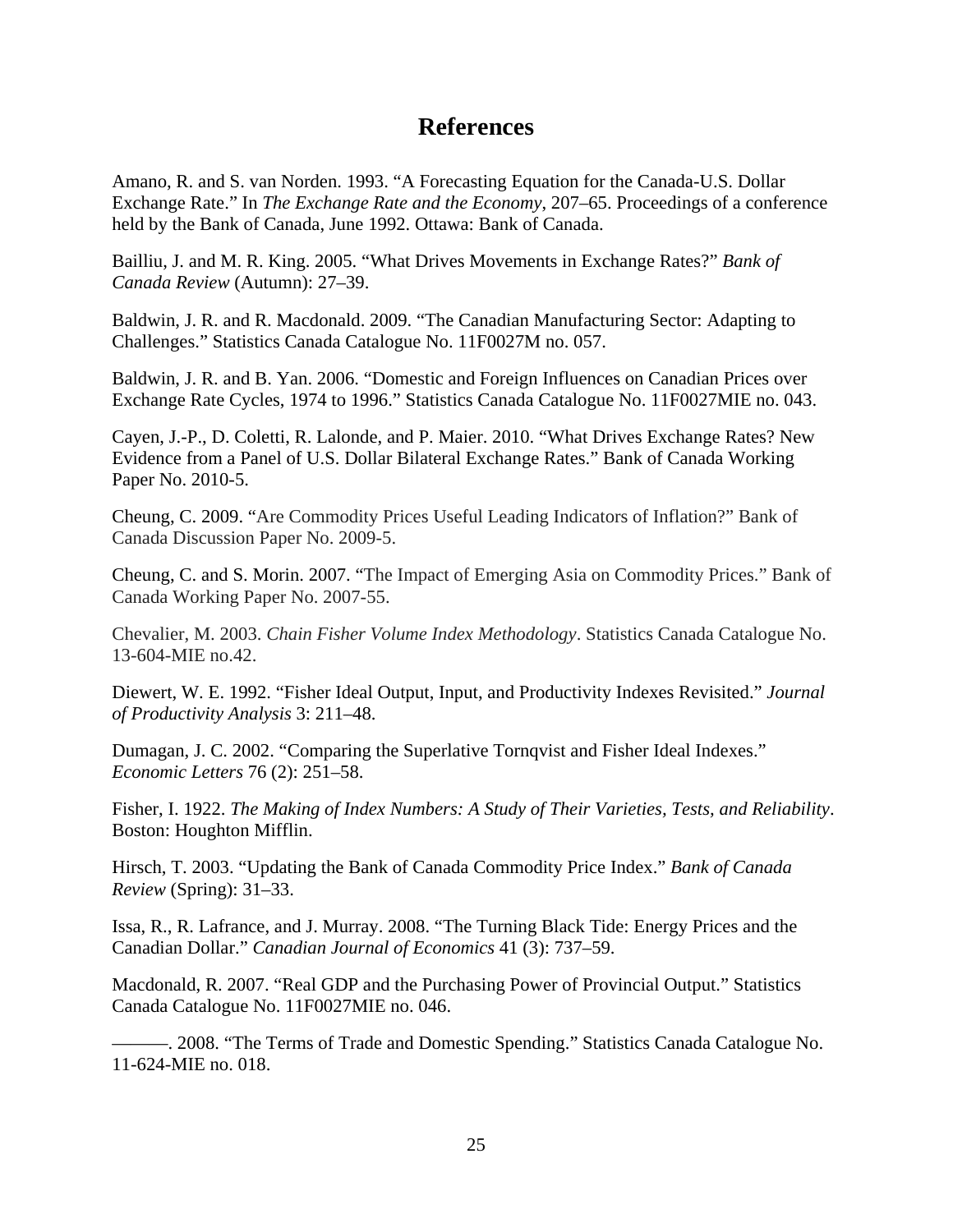Macdonald, R. 2010. "Real Gross Domestic Income, Relative Prices and Economic Performance Across the OECD." Statistics Canada Catalogue No. 11F0027M no. 059.

Maier, P. and B. DePratto. 2008. "The Canadian Dollar and Commodity Prices: Has the Relationship Changed over Time?" Bank of Canada Discussion Paper No. 2008-15.

Murchison, S. and A. Rennison. 2006. "ToTEM: The Bank of Canada's New Quarterly Projection Model." Bank of Canada Technical Report No. 97. Ottawa: Bank of Canada.

Reinsdorf, M. B., W. E. Diewert, and C. Ehemann. 2002. "Additive Decompositions for Fisher, Törnqvist, and Geometric Mean Indexes." *Journal of Economic and Social Measurement* 28  $(1/2)$ : 51–61.

Rossiter, J. 2005. "Measurement Bias in the Canadian Consumer Price Index." Bank of Canada Working Paper No. 2005-39.

Triplett, J.E. 1992. "Economic Theory and BEA's Alternative Quantity and Price Indexes." *Survey of Current Business* 72: 49–52.